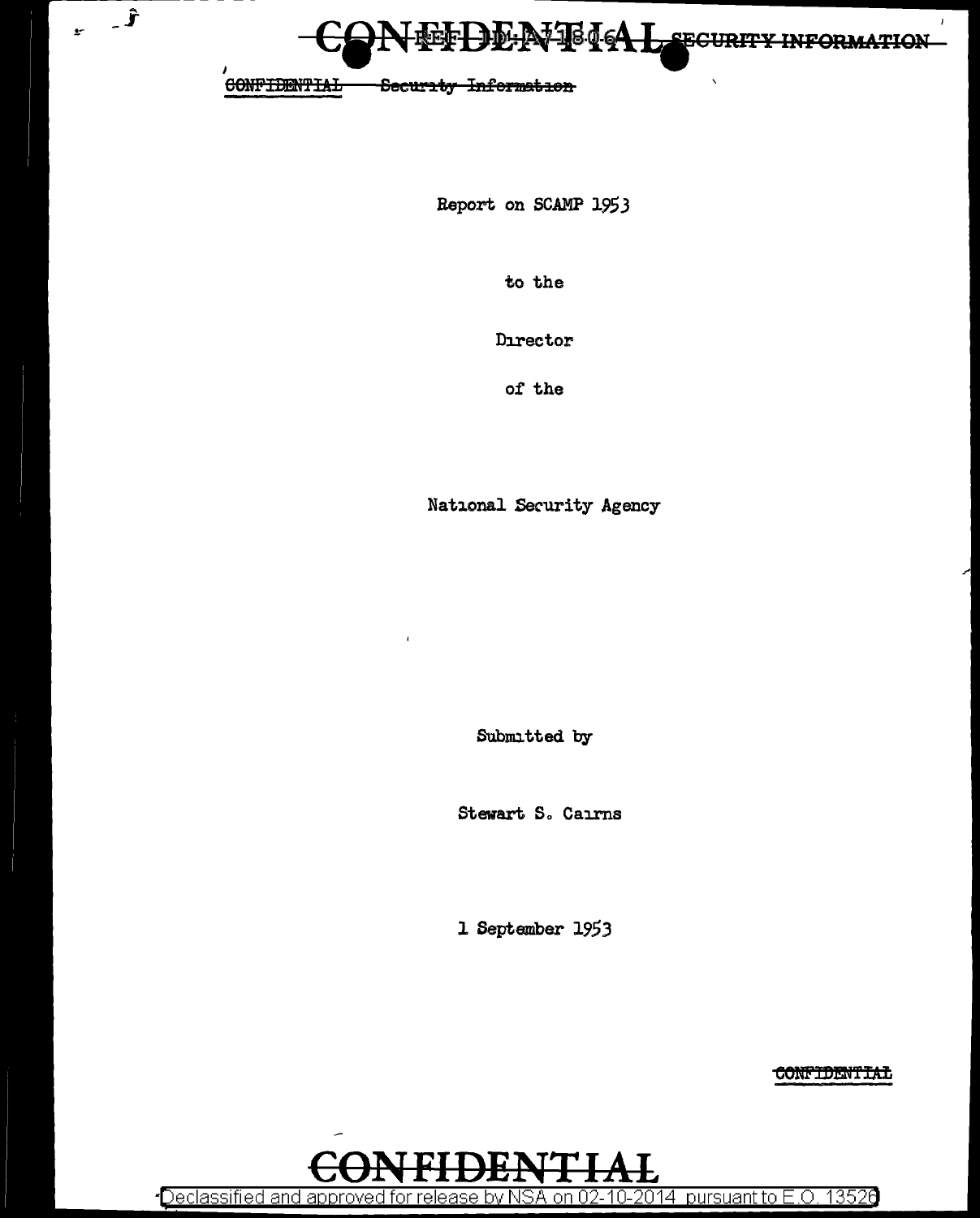I

### Report on SCAMP 1953

<del>ecurity</del>

 $\mapsto$ 

#### TABLE OF CONTENTS

#### Section Title

- 1. Purposes of SCAMP
- 2. Background of SCAMP 1953
- .3., Preparatory work
- 4. The SCAMP session
- *5.* Recommendations for the future

#### Appendices

- I. Participants, with dates of participation
- II. Budgetary data
- III. Expository material distributed to members in advance of SCAMP 1953
- IV. List of SCAMP conferences
- V. List of related lectures
- VI. List of SCAMP reports and papers
- VII. Copies of SCAMP reports and papers
- VIII. Miscellaneous selected correspondence and other records
- IX. Research accomplishments of SCAMP



OONFIBEN'l'Y.t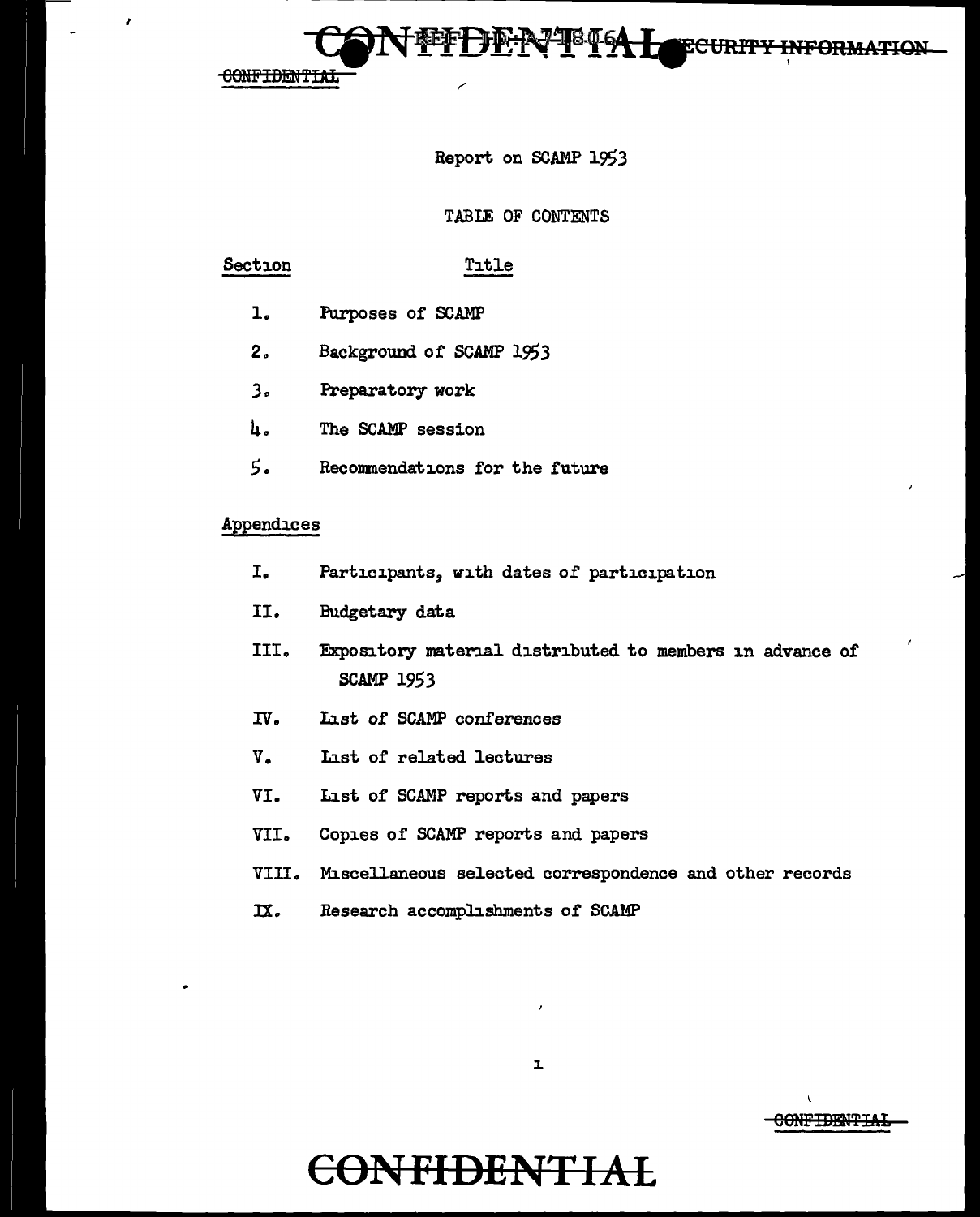

#### Report on SCAMP 1953

#### Purposes of SCAMP.

The purposes of the project known as SCAMP, which held its first session in the swnmer of 1952 and its second in the summer of 1953 are

- a.. To support research in computational aspects of discrete problems related to the interests of the National Security Agency
- b. To educate a group of competent cleared mathematicians in mathematical problems and techniques applicable or potentially applicable to NBA problems.

Mathematical interpretations of certam practical problems of the NSA are closely inter-related with a number of currently studied research I questions in pure mathematics.. The relationships are so close that, on the one hand, mathematicians unacquainted with NSA problems may well develop methods contributing to their solutions and, on the other hand, mathematicians working directly for the Agency may achieve results of pure mathematical interest. It was in the hope of capitalizing on this situation that the NSA undertook to sponsor SCAMP. The Agency stands to benefit not only from the immediate products of SCAMP, but also from the creation of a pool of cleared, informed and highly competent mathematicians who may later render valuable service.,

Another merit of the SCAMP program is the opportunity for NSA I mathematicians to associate professionally with outsiders working on

-1-

60NFIBBH'fIAI:i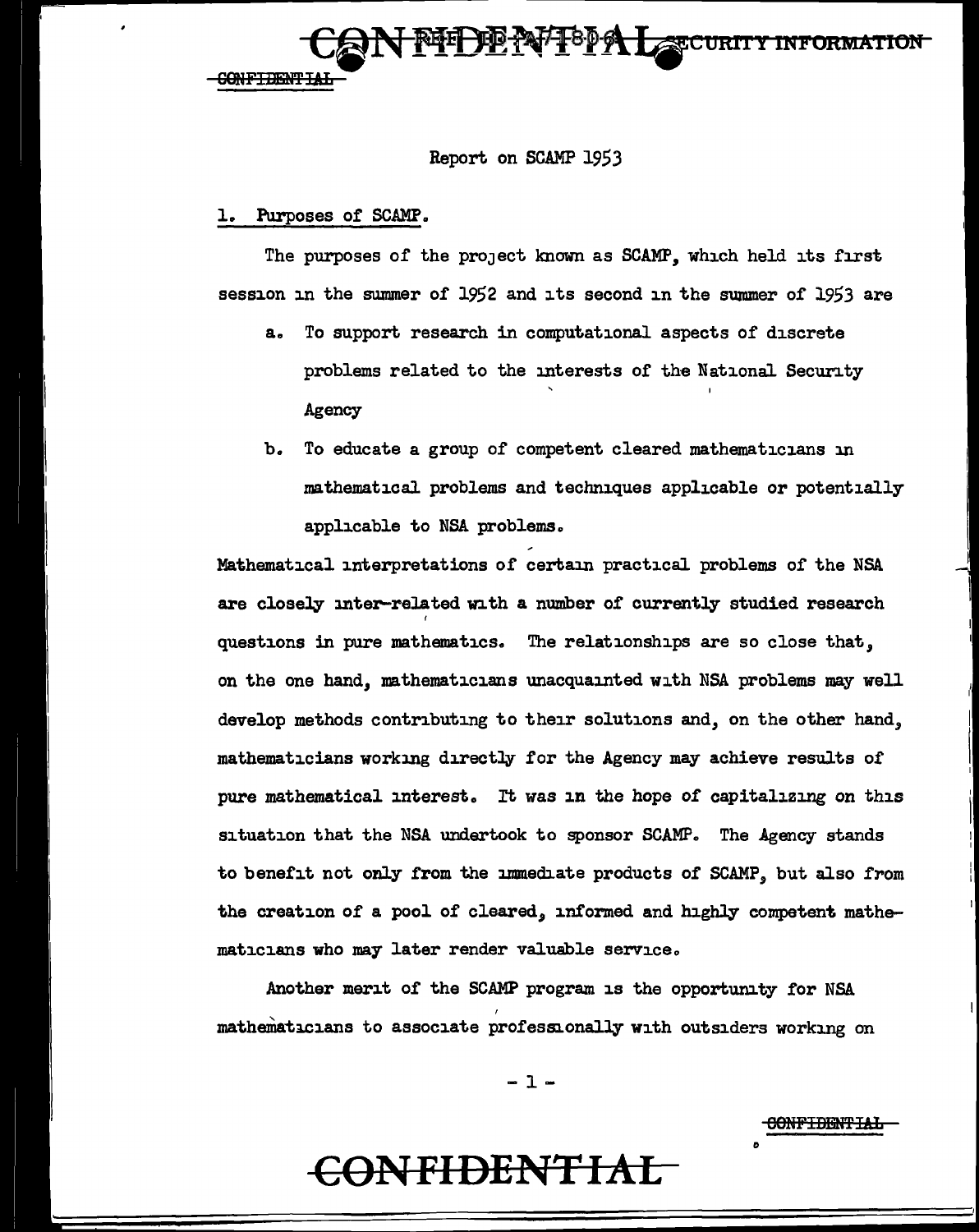HEI BENTOGAL SECURITY INFORMATION

#### **CONFIDENTIAL**

related problems. In a recent discussion, Dr. J. Weyl of the ONR drew a contrast between •monastic and secular• mathematics, which fits the present situation much better than the usual dichotomy into "applied and pure<sup>s</sup> mathematics. To some extent, Agency personnel must lead a monastic life. Jor the sake of their effectiveness, however, as well as for their personal and professional welfare, it is extremely im- ' portant to provide for the type of outside collaboration involved in SCAMP, thus lessening the dangers (1) that they will pursue their own Agency research without capitalizing on closely related  $"$ secular $"$ mathematics and (2) that their work will be more or leas stultified for lack of the stimulation which comes from a wide variety of professional contacts. As already mentioned, the important mathematical problems of the Agency are closely intertwined with unclassified current research. It was therefore possible for the members of SCAMP with incomplete clearances to make valuable contributions to the program, and active cooperation with non-members was found useful in the writing of a paper on finite projective planes by Hoffman, Newman, Straus and Taussky. In connection with the likewise unclassified assignment problem, Mr. De Jrancesco of the BSA presented a conference paper making use of earlier work by von Neumann and by Gleyzal. This problem is highly relevant to some of the Agency's practical interests. In fact, its solution is employed in one of Tompkins' attacks on the so-called 10 x 10 x 70 problem, and this, in turn, is a direct mathematical interpretation of a type of continuing operational problem vitally important to the Agency. The status of the  $10 \times 10 \times 70$  problem is

- 2 -

CONFIDENTIAL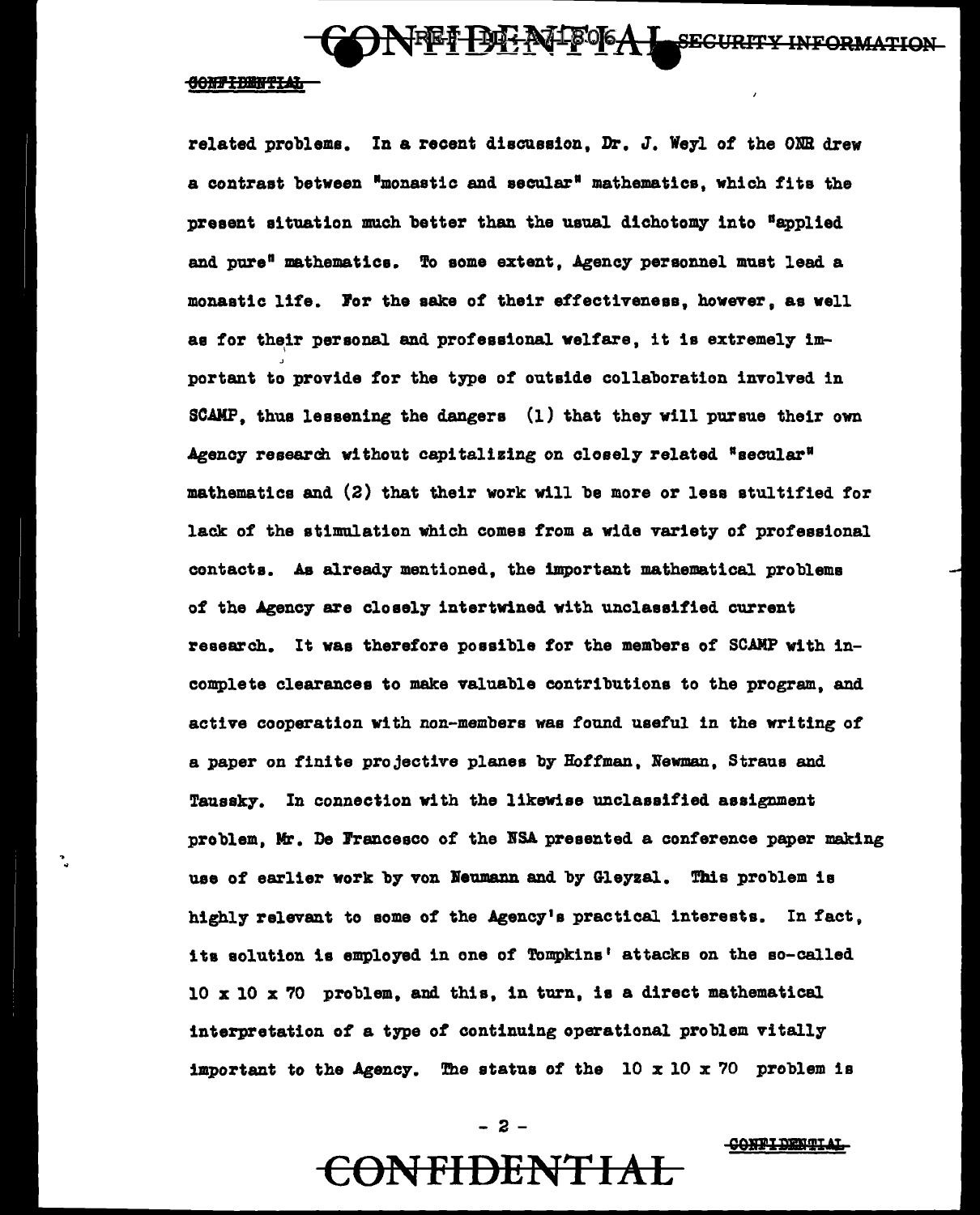further discussed in Section 4 below. These are but a few of the many illustrations which could be cited to reveal the value accruing to the Agency from contacts at SCAMP between NSA personnel and outside mathematicians.

**NET DE NTE DE LA CECURITY INFORMATION** 

Attention is also called to Appendix  $V$ , where open lectures are listed which took place in the Los Angeles area during the SCAMP session and which were closely related to our interests.

#### 2. Background of SCAMP 1953

A fairly detailed account of the first SCAMP symposium is afforded by the "Report on SCAMP to the Director of the Armed Forces Security Agency" (Confidential) submitted by Stewart S. Cairns. 8 September 1952.

On 14 August 1952, the Director of the Armed Forces Security Agency (which has since become the National Security Agency), visited SCAMP and conferred with the available members of the Special Communications Advisory Group, namely: S. S. Cairns, H. P. Robertson and C. B. Tompkins. These three joined in recommending that the Agency sponsor a second SCAMP symposium at the Institute for Numerical Analysis in 1953 and that work be continued there on a reduced scale during the academic year 1952-53, partly in completion of unfinished investigations and partly in preparation for later efforts. These recommendations were accepted.

After inquiring into the availability and willingness to serve of a number of possible chairman for 1953, and after seeking advice from various persons connected with SCAMP, the 1952 chairman, S. S. Cairns,

 $-3 -$ 

**CONFIDENTIAL**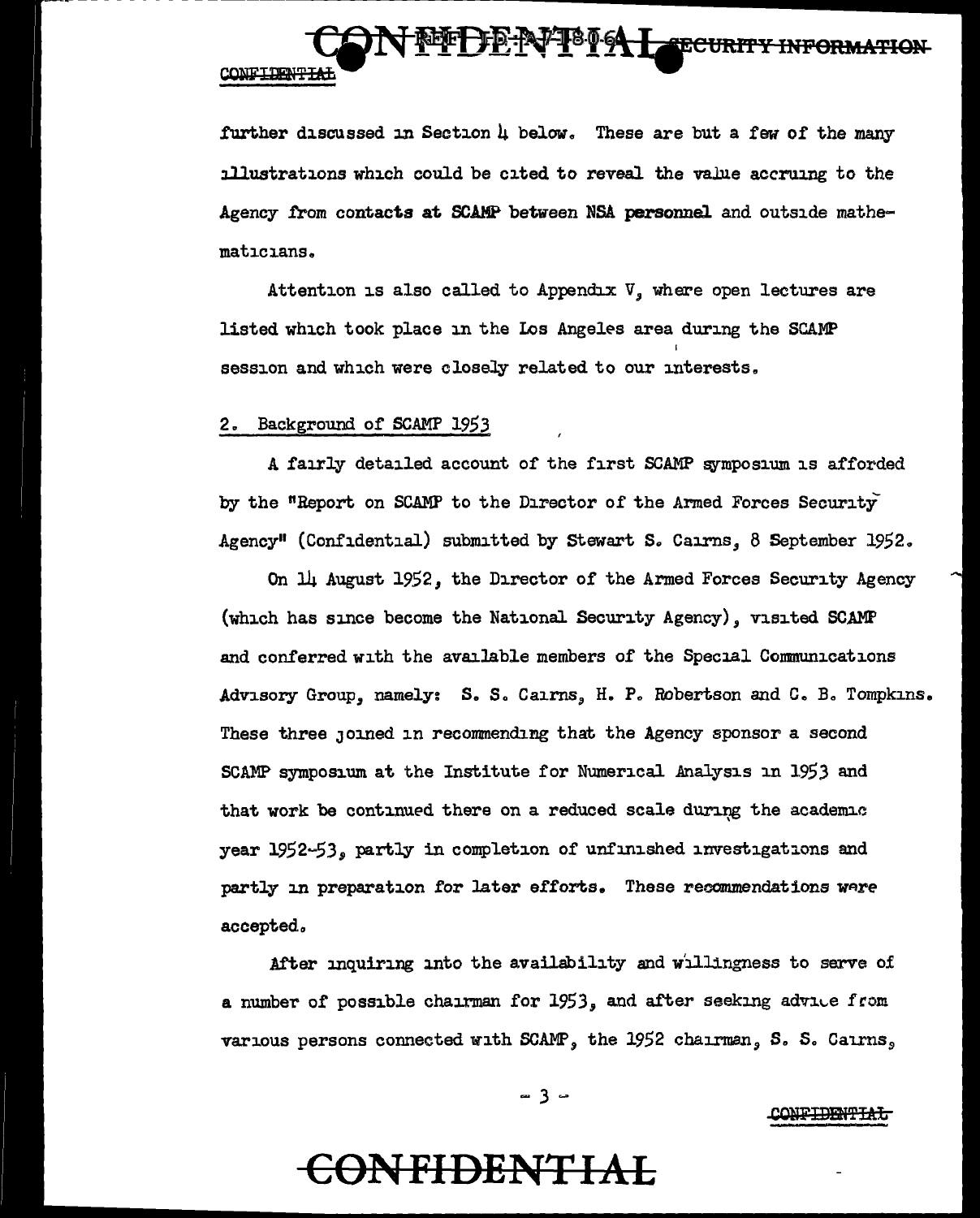### **FREEDER TELEAL SECURITY INFORMATION** CONFIDENT

recommended that Professor G. A. Hedlund of Yale University be asked to assume the responsibility for 1953. His clearance was not completed until some time during the fall,, and, when he was then approached, it turned out that he was unavailable. Accordingly, to avoid the delays resulting from a further search, the 1952 chairman agreed to serve again in 1953.

The work of the chairman has been greatly alleviated, as compared with last year, by the establishment of an executive secretaryship and by the services in that position of Dr. Lowell J. Paige of the UCLA Department of Mathematics.

#### .3. Preparatory work.

යත

The preparation for SCAMP 1953 can be analyzed into the following categories:

- (a) Budgetary negotiations
- (b) Clearance procedures
- (c) Personnel negotiations
- (d) Arrangements for facilities and services on the UCIA campus
- (e) Flanning the research program.

These five processes will be separately discussed, although all of them were, of course, simultaneously in progress.

The budget for SCAMP falls into the following parts: (1) Salaries and travel expenses, (2) Computational expenses, (3) Overhead and (4) Miscellaneous. The total allocation for  $1953$ , together with a rough breakdown,, was determined in discussions among (1) the Director

$$
= 4 =
$$

#### <del>CONFIDENTIAL</del>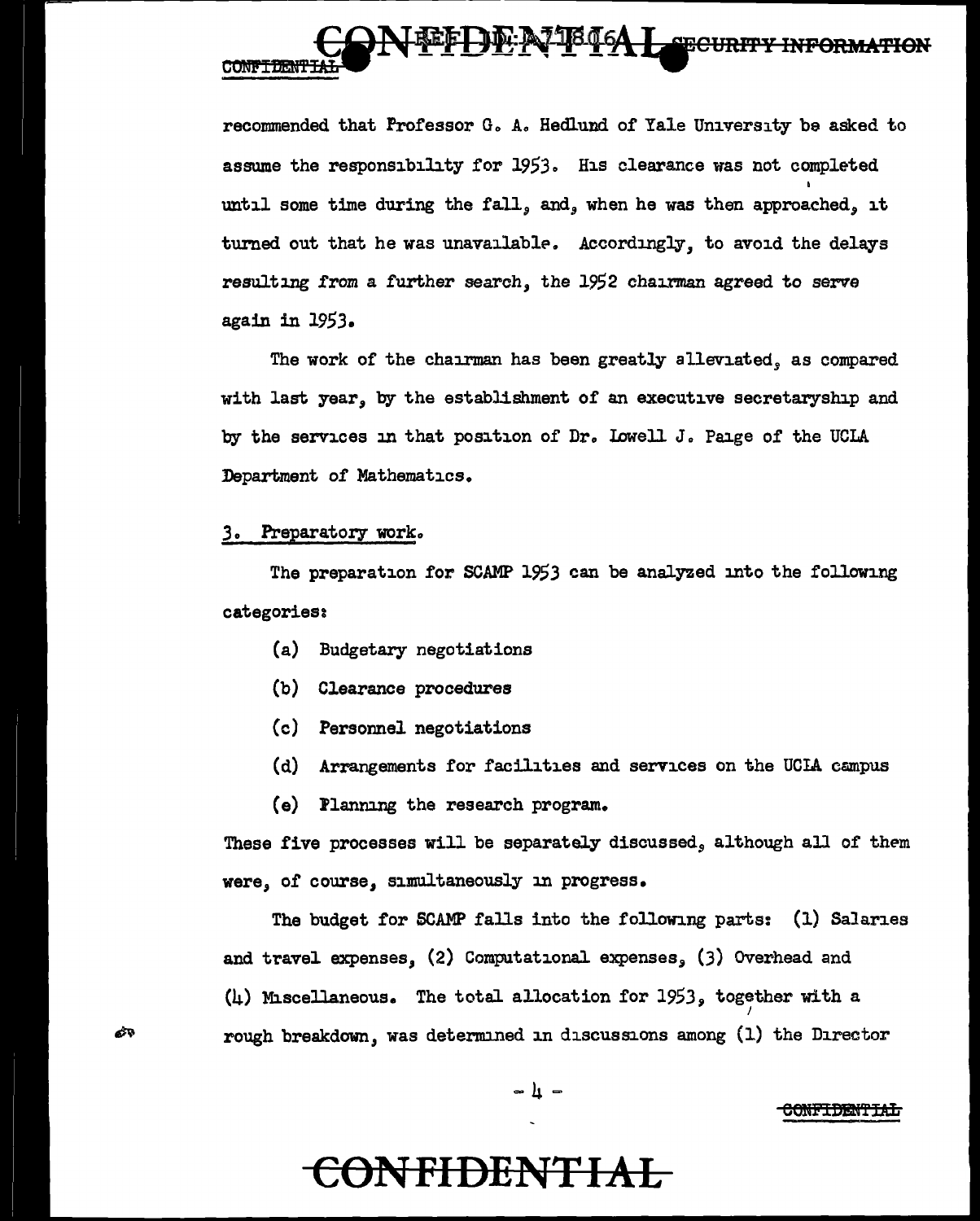NEFDENFIGAL TEURITY INFORMATION CONFIDENTIAL

of the National Security Agency and various members of his staff\_, (2) Dr. John H. Curtiss and *Dro Ca Ba* Tompkins (representing the National Bureau of Standards and the Institute for Numerical Analysis). (3) Dr. Mina Rees of the Office of Naval Research and  $(h)$  the chairman of SCAMP. The discussions centered largely about the extent of the computational program, since there was general agreement from the start concerning the other parts of the budget. It was finally agreed that some computations would be prepared in advance at NSA and INA for educational purposes, since many of the participants were relatively unfamiliar with this aspect of the work, and that, for the rest, computations resulting directly from the SCAMP program would be carried out on the spot, except in the case of possible long-range procedures which it might be deemed advantageous to transfer elsewhere. Appendix II contains tabulated budgetary data.

For the record, it should be noted that a number of complications connected with funds arose, even after agreement had been reached on the budget. These complications, which at times appeared to threaten the very existence of SCAMP, or at least its intended location, were largely connected with newly imposed obstacles to the transfer of money between government agencies. There were dangerous delays in the official approval of the necessary transfer, which finally took place just in time, thanks to persistent efforts by personnel of the NSA, the ONR and the Institute for Nwnerical Analysis. Since the INA is part of the National Bureau of Standards, difficulties were also encountered in

 $-5 -$ 

 $\overline{\text{COMF}}$  Industrial

### ceN **FIDENTIA:L**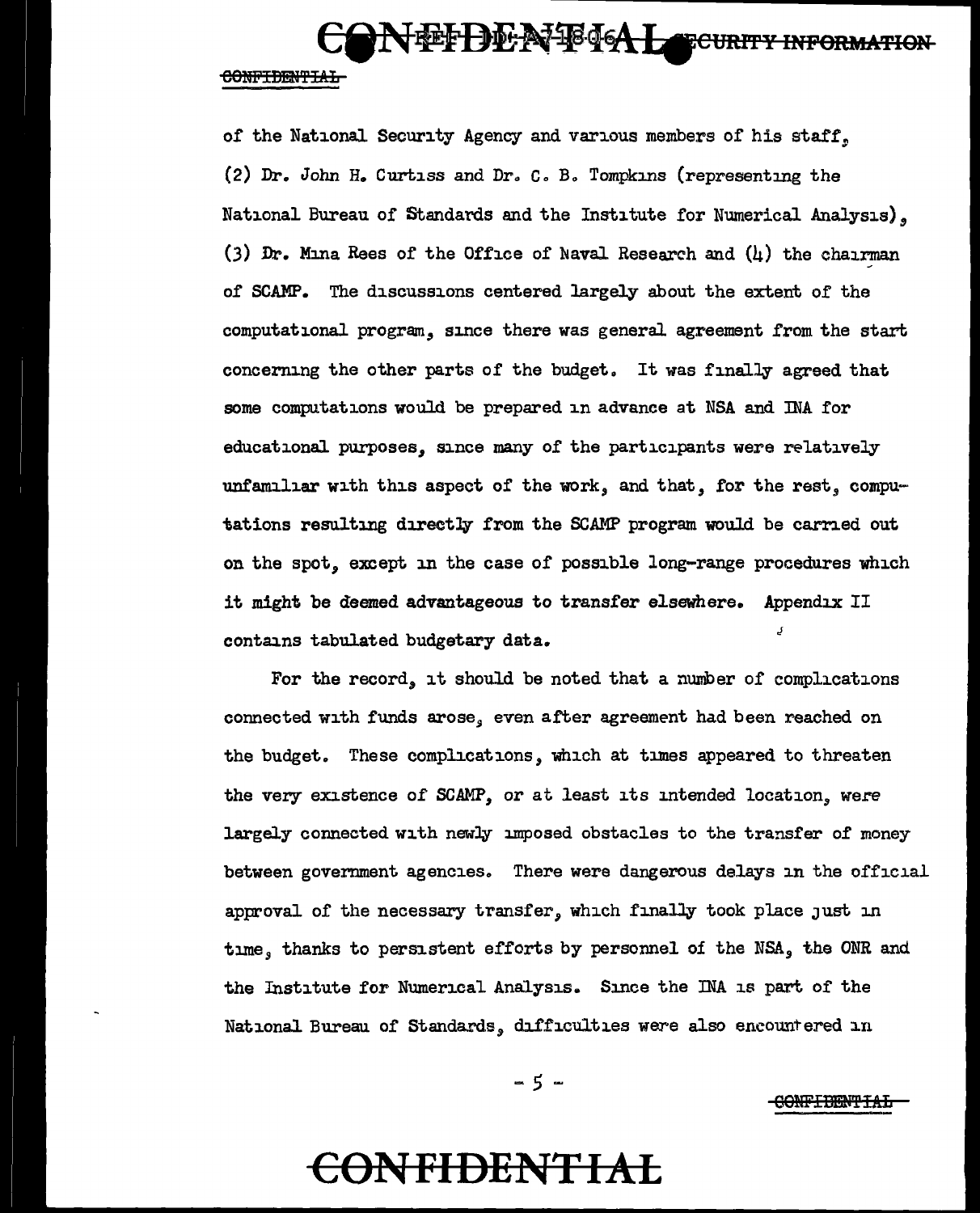

hiring SCAMP members in various Civil Service categories. Some of these difficulties arose from the need to establish positions in spite of an announced freeze on Civil Service appointments, and some from efforts to arrange for suitable stipends. In order to attract desirable participants from academic institutions, it appears necessary to figure their compensations at a monthly rate of about one-ninth their academic salaries, plus enough to compensate or partly compensate for the summer rental they must pay. In certain cases, this took us out of the highest available Civil Services ratings and necessitated contracts directly with the UCLA. In other cases, negotiations to determine Civil Service salaries involved administrative efforts inappropriate to a two-month research project. Appendix II contains some material relating to these complications.

Clearances presented other problems, some arising from the need for two types of clearance (one for the NSA and one, a loyalty check, for the Commerce Department when Civil Service appointments were used), and others arising from the length of time required for clearance procedures. The double clearances were a source of annoyance both to prospective SCAMP members and to administrative personnel. As for the time element, it was decided, since several months more were available for planning than in 1952, to run the project at a secret level, instead of the confidential level of last year, and to try to secure adequate clearances for all participants before the session. It was, however, necessary to make commitments in several cases before clearance procedures could be completed, since otherwise several of the

 $-6 -$ 

CONF<del>TIENTIAL</del>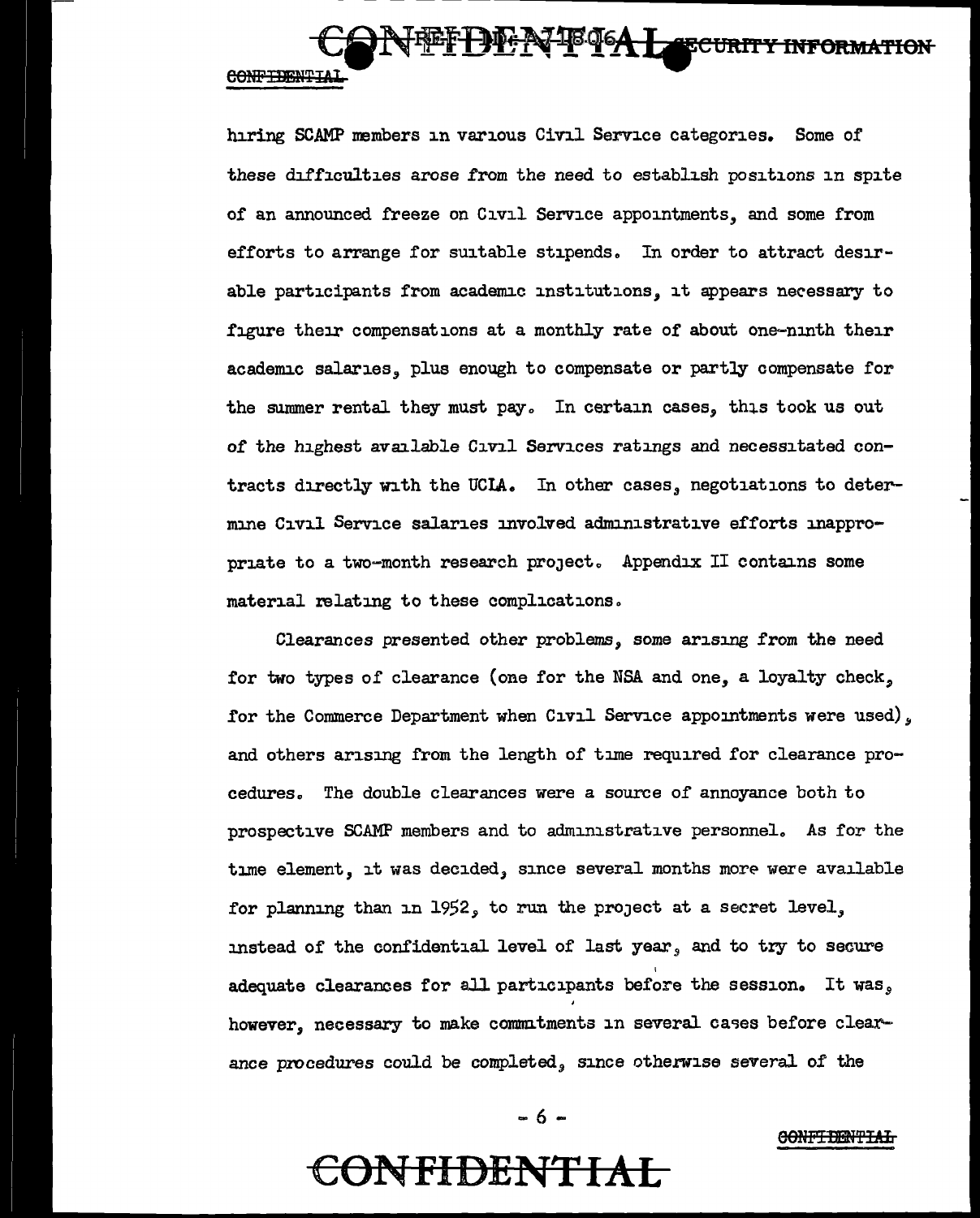most desirable prospects would have made alternative arrangements for the summer. In the one case where definite clearance difficulties  $\cdot$ arose in advance of the session, the prospect's salary was carried on the budget because of the commitment, but his services were donated to the INA on open problems not associated with SCAMP, and his office space was in a different building from the SCAMP offices. In the few  $\cdot$ cases where clearances were still pending when the session started, the participants worked on open problems associated with SCAMP but were, of course, not given aqcess to classified information until their clearances were completed.

**Cin 10-12-0-64 Lee CURF** 

SONF<del>TDENT</del>

With respect to selection of personnel, the chairman drew upon the experience of the previous year and upon the opinions of all those whom it seemed appropriate to consult in preparing a preliminary list of possible participants. He then approached the prospects with an exploratory letter (See Appendix VIII) which, for security reasons, was somewhat vague concerning the ultimate purposes of SCAMP. As soon' as a prospect showed definite interest in participating, the responsibility for financial negotiations was taken over by Dr. Lowell Paige, who entered upon a part time Civil Service appointment on 1 Jan. 1953, in order that he might devote the necessary time and energy to preparing for the symposium. Those who finally participated, with the dates of their participation, are listed in Appendix I. A list of those who were approached but, for various reasons, did not eventually join SCAMP is included in Apprndix VIII.

#### e<del>onfidentia</del>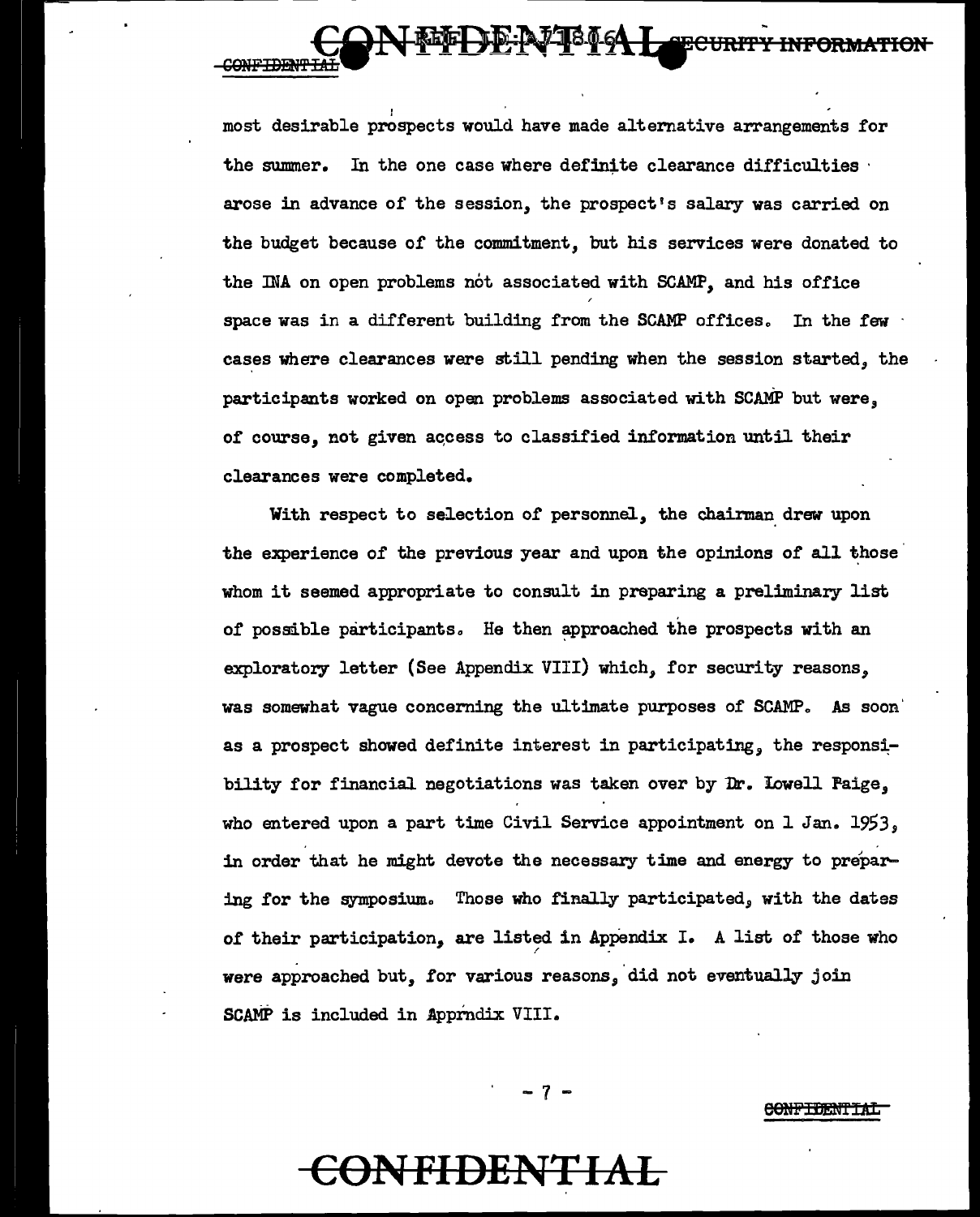During the few months immediately preceding the SCAMP session, the  $\mathbf{r}$  . The set of the set of the set of the set of the set of the set of the set of the set of the set of the set of the set of the set of the set of the set of the set of the set of the set of the set of the set of t Executive Secretary was occupied not only with personnel matters but also with arrangements for suitable facilities and services on the UCLA campus. This included the securing of office space, a conference room, telephone services, a safe file, various office supplies, a cleared secretary, multilith operator and certain computer personnel. In performing these exacting tasks, Dr. Paige had the cooperation of Professor Magnus Hestenes, chairman of the UCLA Mathematics Department

**DE:AFF8064 LeECURITY** 

<del>INFORMATION</del>

and Dr. C. B. Tompkins, representing the INA.

'

CONFIDENTIA

In 1952, the research centered largely about the existence problem for finite projective planes, although a number of participants occupied themselves with other problems of interest to the sponsor. This restriction of attention was partly a device for concentrating the efforts of the group, in the hope of effecting definite advances in a particular area, and was partly a consequence of the relatively low security level of the symposium, which would have interfered with the motivating of a wider class of problems. With the prospects of running SCAMP 1953 at a security level of secret, one notch higher than in 1952, it became possible to broaden the official interests of the project. The general outlines of the research program were a subject of deliberation, consultation and correspondence from the time that SCAMP 1953 was first suggested. By the spring of 1953, plans had crystallized to' the point where a tentative scheduling of lectures and conferences became possible. On 13 June, this scheduling was accomplished at a conference in Washington of Dr. R. A. Leibler (Chief of

 $- 8 -$ 

**CONFIDENTIAL** 

### **CONFIDENTIAL**

0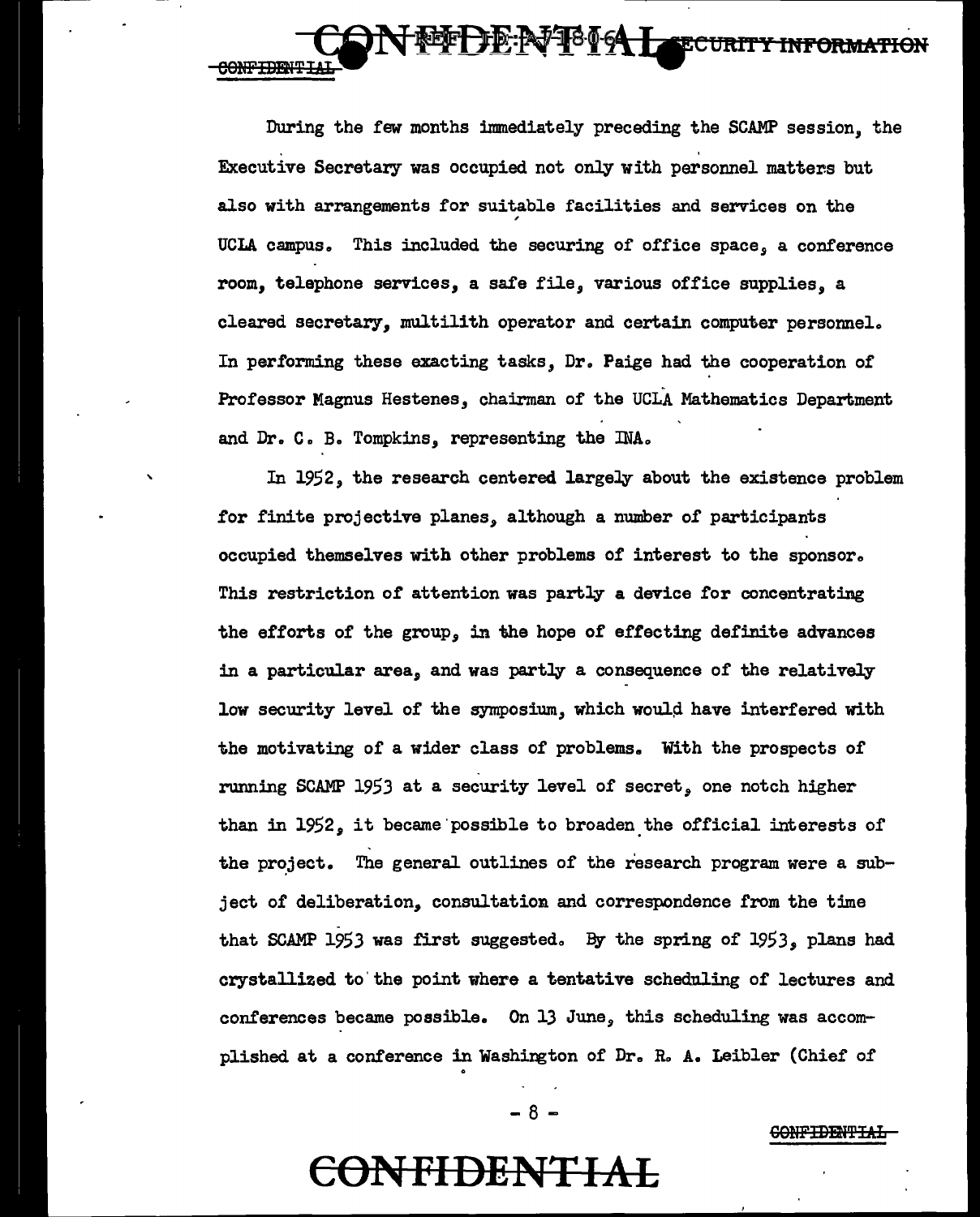### **DE AZTBOGA LEECURIT GONFIDENTI**

the Mathematical Research Division of the NSA), Dr. Mina Rees of the ONR. Dr. C. B. Tompkins of the INA and Dr. S. S. Cairns as chairman of SCAMP. The plans included

- a. The preparation of some relevant computations for the education of the participants.
- b. The scheduling of classified conferences at which NSA personnel might inform the members of SCAMP about certain problems of the Agency, so as to clarify the relationship of the SCAMP program to such problems and to enhance the probability of . . concrete contributions to their.solution.
- *Co* The scheduling of a series of open lectures on computational methods and equipment.

A· useful source of background information for the participants was an expository paper, "Finite Projective Flanes", (Appendix III) containing the principal unclassified results of the 1952 symposium. This was distributed in advance of the session.

#### $\mu$ . The SCAMP session.

The official dates of the SCAMP session were the months of July and August. Dates of actual participation by the members are given in Appendix I.

The following tabulation reveals the breakdown of the SCAMP member- $\cdot$ ship as far as specialized duties are concerned:

Chairman: S. S. Cairns Principal representative of the NSA:

> l July - 31 July: R., A. Ieibler 3 August - 31 August: H. Ho Campaigne

### - 9 -

#### CONFTDENTTA

**CONFIDEN'FIAL**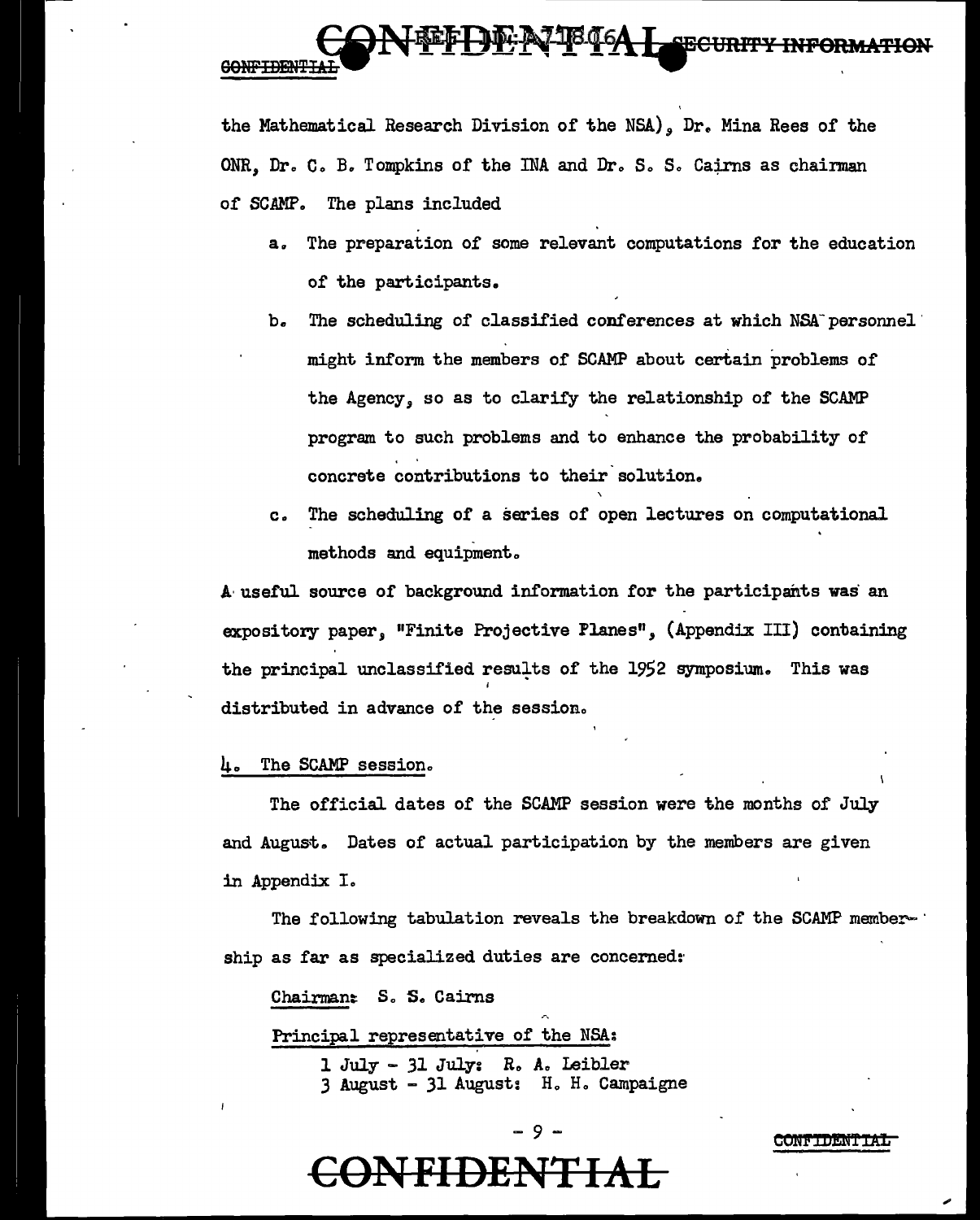Executive Secretary: L. J. Paige Supervisors of computing: C. B. Tompkins H. F. De Francesco Advisers on programming and coding: H. F. De Francesco A. J. Hoffman M. Newman J. J. Wolf Participants from the NSA not listed above: J. J. Eachus W. H. Erskine O. S. Rothaus L. W. Tordella General participants: A. A. Albert R. H. Bruck K. A. Bush W. R. Church R. P. Dilworth A. M. Gleason R. A. Good D. W. Hall M. Hall, Jr. J. C. Koken G. Pall W. A. Pierce A. E. Roberts, Jr. Librarian (in charge of files):

L. L. Walters

#### Secretary:

A. Oates (resigned 31 July).

During the first two weeks of the session, Dr. Mina Rees of the ONR visited SCAMP in order to become familiar with its objectives and activities.

As the work of the project progressed, a number of changes were

- 10 -

#### **CONFIDENTIAL**

### <del>ONFIDENTIAL</del>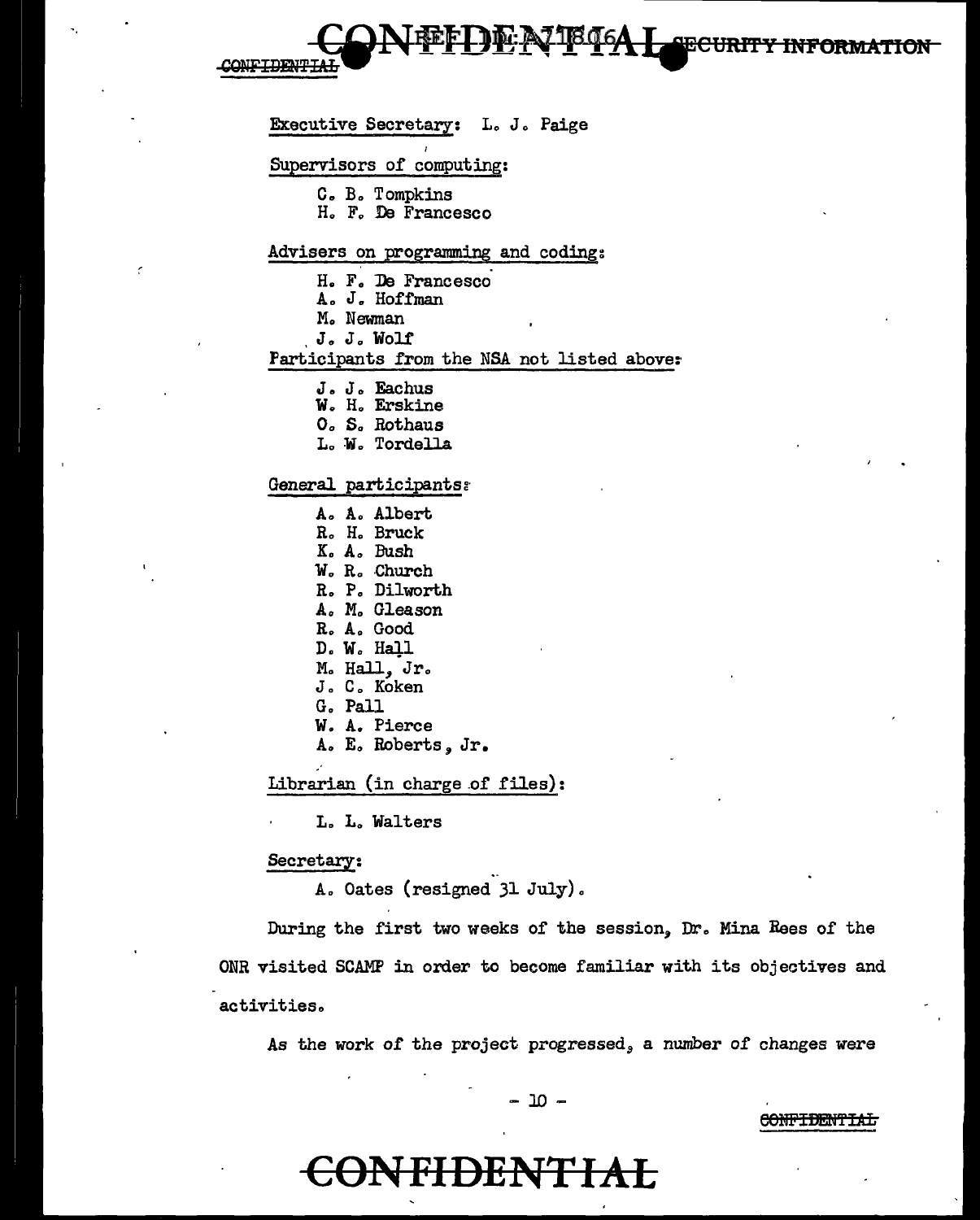made in the previously planned program. Several dates were shifted. resulting in a concentration of most of the expository lectures toward the beginning of the symposium. The principal change, however, was the omission of a planned series of lectures on engineering aspects of computers, intended to suggest the potentialities of special purpose equipment for particular types of problems. The decision to omit, reached after the session started, was based on  $(1)$  the feeling by  $\cdot$ many members that there was already a sufficiency of scheduled lectures, (2) the relatively small interest of most participants in the technicalities of computing equipment and  $(3)$  the fact that a number of

**CONFIDENTT** 

DERPT<sup>8</sup>19 Leecurity Information

speakers would need to be invited from a distance in order to carry out the proposed plan for the few who were interested.

Appendices IV and  $V$  give the schedule of conferences and lectures which actually took place, including those planned in advance and some which grew from the work of SCAMP.

The accomplishments of SCAMP are partly revealed by the collection of reports and papers listed in Appendix VI and collected in Appendix VII. A unified exposition of scientific activities and results will be submitted as Appendix  $IX$ , which can be adequately prepared only after the accomplishments of the several participants have been carefully studied in relation to the purposes of SCAMP. Professor R. P. Dilworth has agreed to write this account.

It should be emphasized that the work of SCAMP 1953 is not yet complete, especially with regard to those problems which involve machine computation. The programming of these problems was so

 $-11-$ 

# **CONFIDENTIAL**

CONF<del>IDENTIAL</del>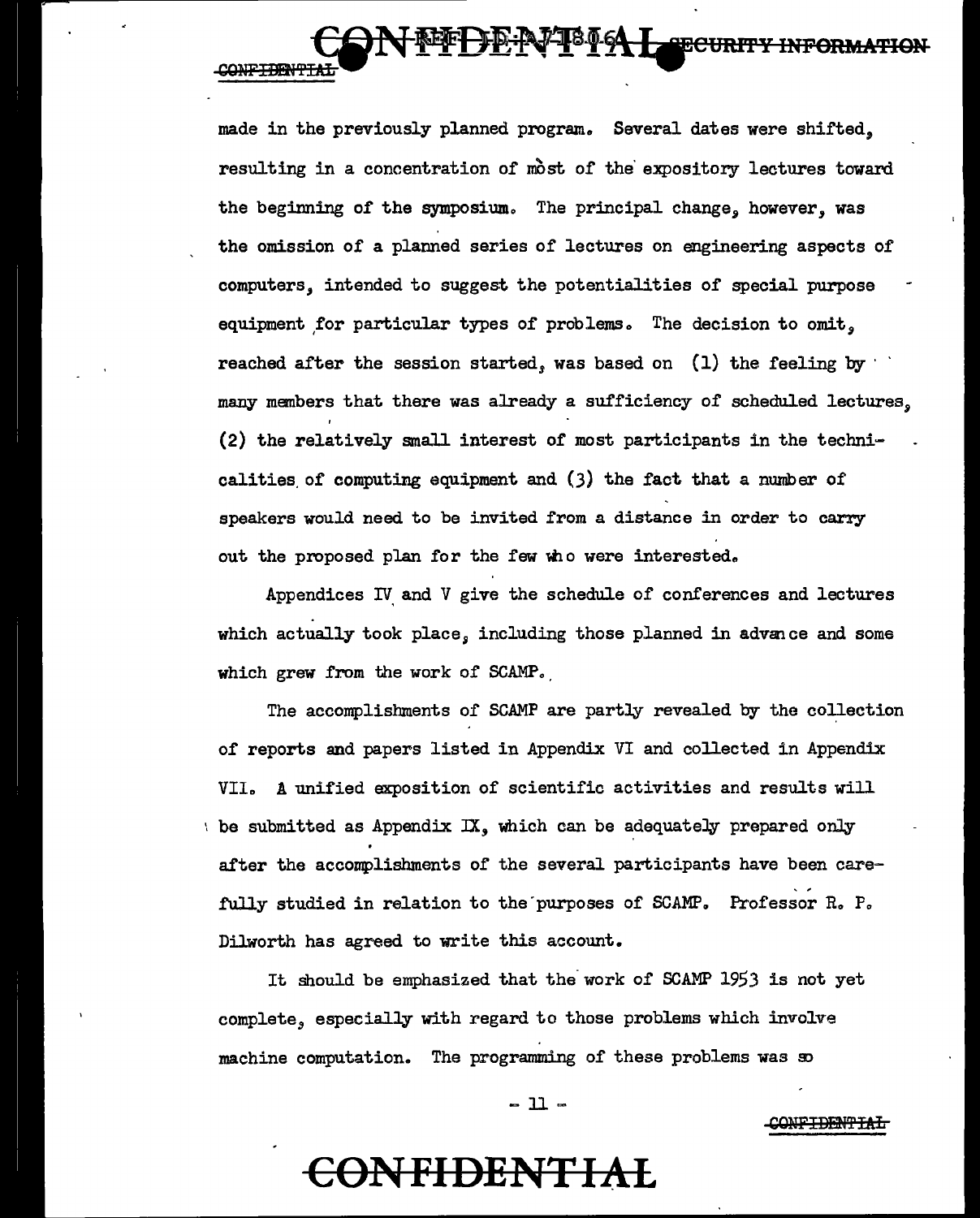<del>ECURIT</del> CONFIDENT

time-consuming that most of them were ready to run on SWAC only toward the end of the session. Hence, most of the money available for computing will be expended between now and June,  $1954$ . The so=called "10 x 10 x 70 problem", should be particularly mentioned, since the rest of this report, appendices included, would otherwise not reveal the effort which has gone into it. As stated in Section 1 above, this problem directly fonnulates a type of operational problem of continuing concern to the Agency. Dr. C. B. Tompkins, with the aid of assistants, has developed two serious attacks on it and has brought them to a point where the SWAC machine can soon be used. One attack, the "gradient" method", was programmed during the SCAMP session by Mr. Henry De Francesco. The other, in which permutations of order ten are systematically tested and can be rejected in large sets, is being programmed by Mr. Jay Wolf.

#### $5.$  Recommendations for the future.

The two-fold mission of SCAMP, as set forth in Section 1 above, is of such a nature as to suggest a continuing  $project$ , since the sponsoring Agency will presumably ahrays be confronted with difficult discrete problems open to computational attack and will therefore continue to benefit from stimulating the interest of research mathematicians in such problems. The experience gained from the first two sessions of SCAMP leads the writer to make the following recommendations:

I. That further SCAMP sessions be sponsored, primarily as summer projects, but with activities on a smaller scale between sessions, so as to avoid discontinuities in the work and to

eONPIBEM'fIAL

 $-12 -$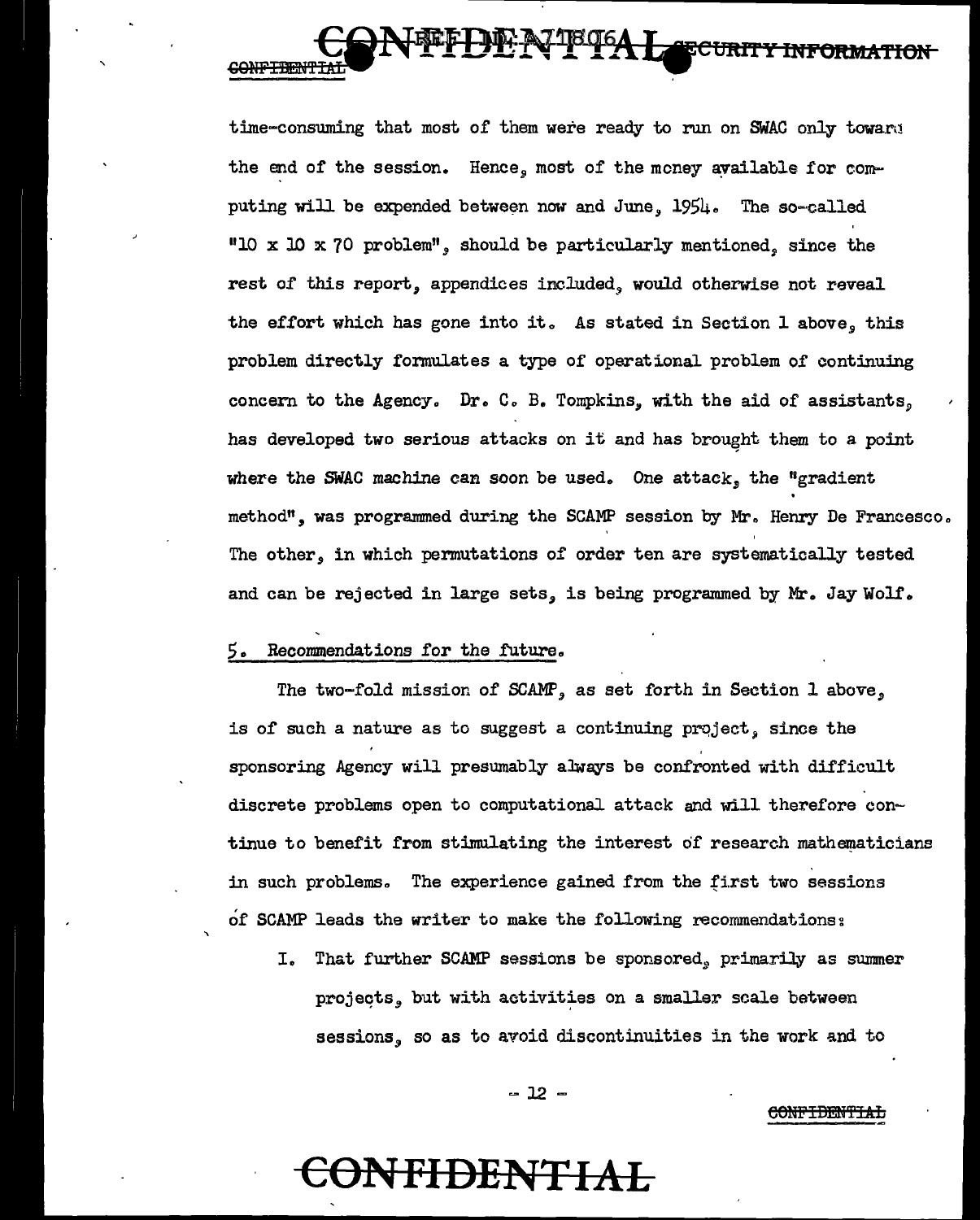**DID-AJ-1846A LEECURITY INFORMATION GONFIDENTI** 

facilitate preparations for successive summer sessions.

- II. That the National Security Agency, if it accepts Recommendation  $I$ , make an early statement of intent, specifying an intended location so that preparations for the next session can be efficiently made.
- III. That the Institute for Numerical Analysis be 'designated as the intended location for SCAMP, provided suitable arrangements can be effected. The INA is on the campus of the University of California at Los Angeles. Adequate computing equipment is there combined with good quarters and good security facilities. Furthermore, the Los Angeles area has developed into a summer mathematical center, so that NSA mathematicians can benefit from a wide range of professional contacts (see Sec. 1 above), and outside mathematicians can readily be interested in the prospect of becoming members of SCAMP *<sup>a</sup>*
- IV. That SCAMP be run on the basis of an ONR contract with UCLA, since the INA is to be transferred to UCLA from the National Bureau of Standards. This will obviate most of the extraneous difficulties detailed in Section *3* above: double clearances, transfer of funds, establishment of Civil Service positions, and determination of salaries.
	- V. That a deadline for clearances, 1 April for example, be established. with the understanding that a participant will be led to expect no commitment if the deadline passes

 $-13 -$ 

**CONFIDENT** 

60UFIBEN't'IA1:i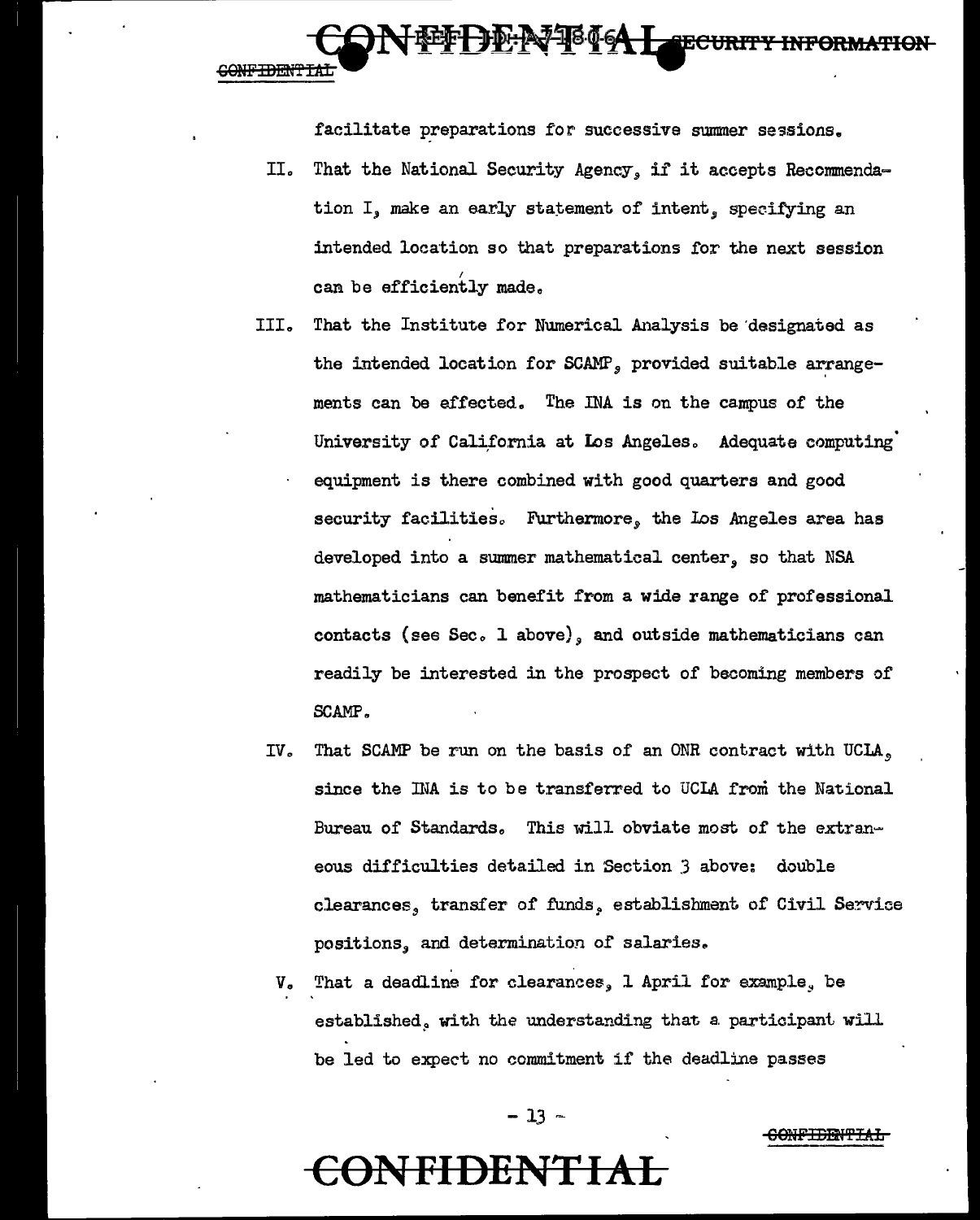

without his clearance being completed. Even if the future of SCAMP remains doubtful, clearances might well be promptly initiated, say by  $15$  October, for a list of desirable prospects. A number of such clearances have already been completed or are in progress.

VI. That the administrative organization of SCAMP 1953 be followed, with such improvements as experience may suggest. Among the essential features is the existence of a chairman with deputies for administration and for computing. The first, called the Executive Secretary *a* should be a member of the host institution and should be active on a part~time basis during the preparatory phases of each session in order. (1) to conduct financial negotiations with prospective participants after they have indicated to the chairman an interest in the project and  $(2)$  to make arrangements for facilities, supplies and services at the host institution. The deputy for computing, with such assistants as appear necessary, should be responsible for ensuring that problems which involve the use of high speed computing equipment are appropriate and properly prepared. Another essential feature / is the representation of the NSA by persons well qualified to clarify its problems and to render advice and assistance to those who are relatively unfamiliar with such problems. The representation of the Agency and the specific contributions of its participants have been extremely valuable during , the sessions of  $1952$  and  $1953$ .

### - 14 <del>JFHDEP</del>

#### QQ!IF:EYEN'PIAL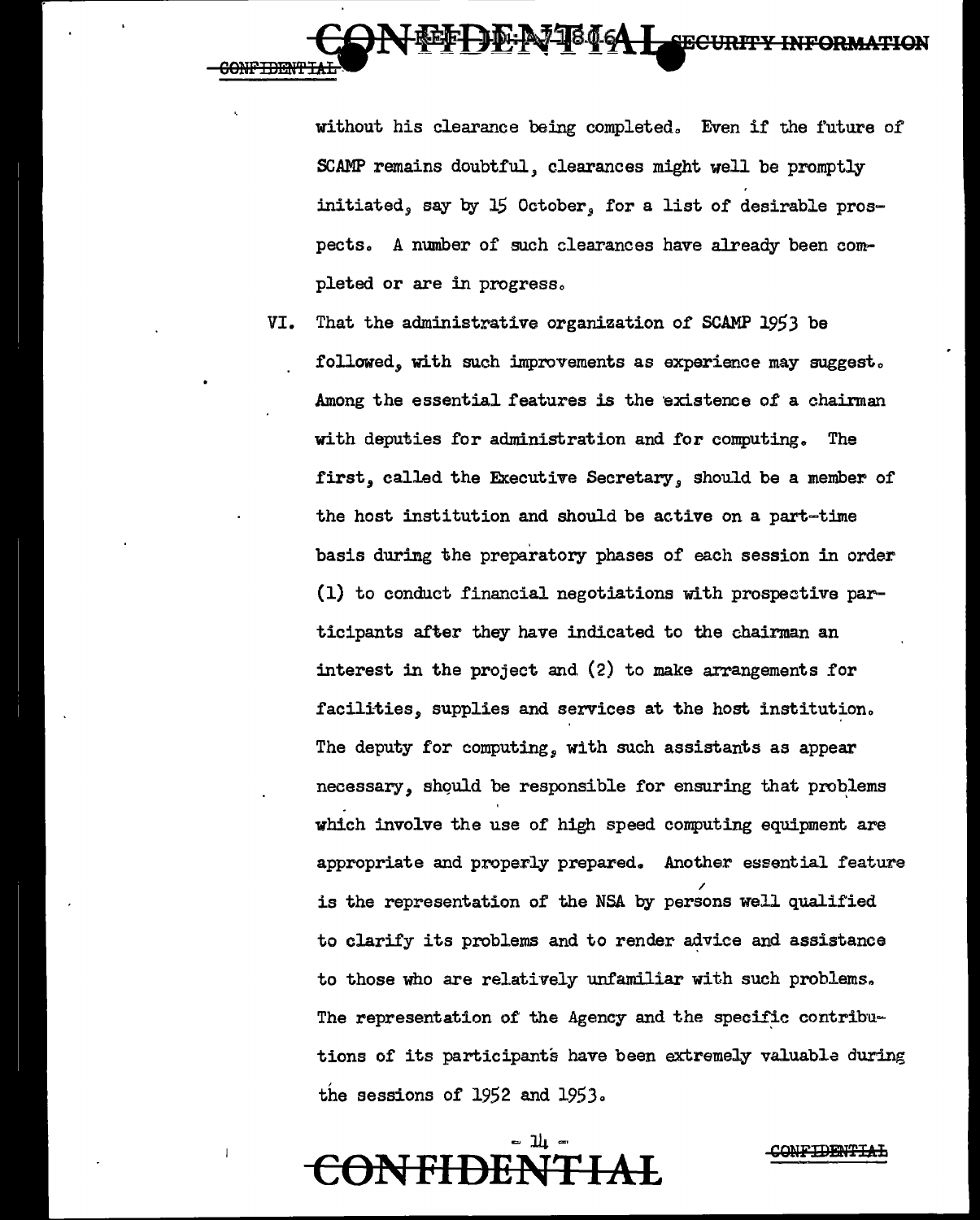

- VII. That Dr. Mina Rees, formerly Director of the Mathematical Sciences Division of the ONR, now Dean of the Faculty at Hunter College, be invited to serve as SCAMP chairman for 1954.
- VIII. That the totai budget for the 1954 session be set at \$70~000, as in 1953. This amount has proved adequate but not excessive.



C<del>ONFIDENTIAL</del>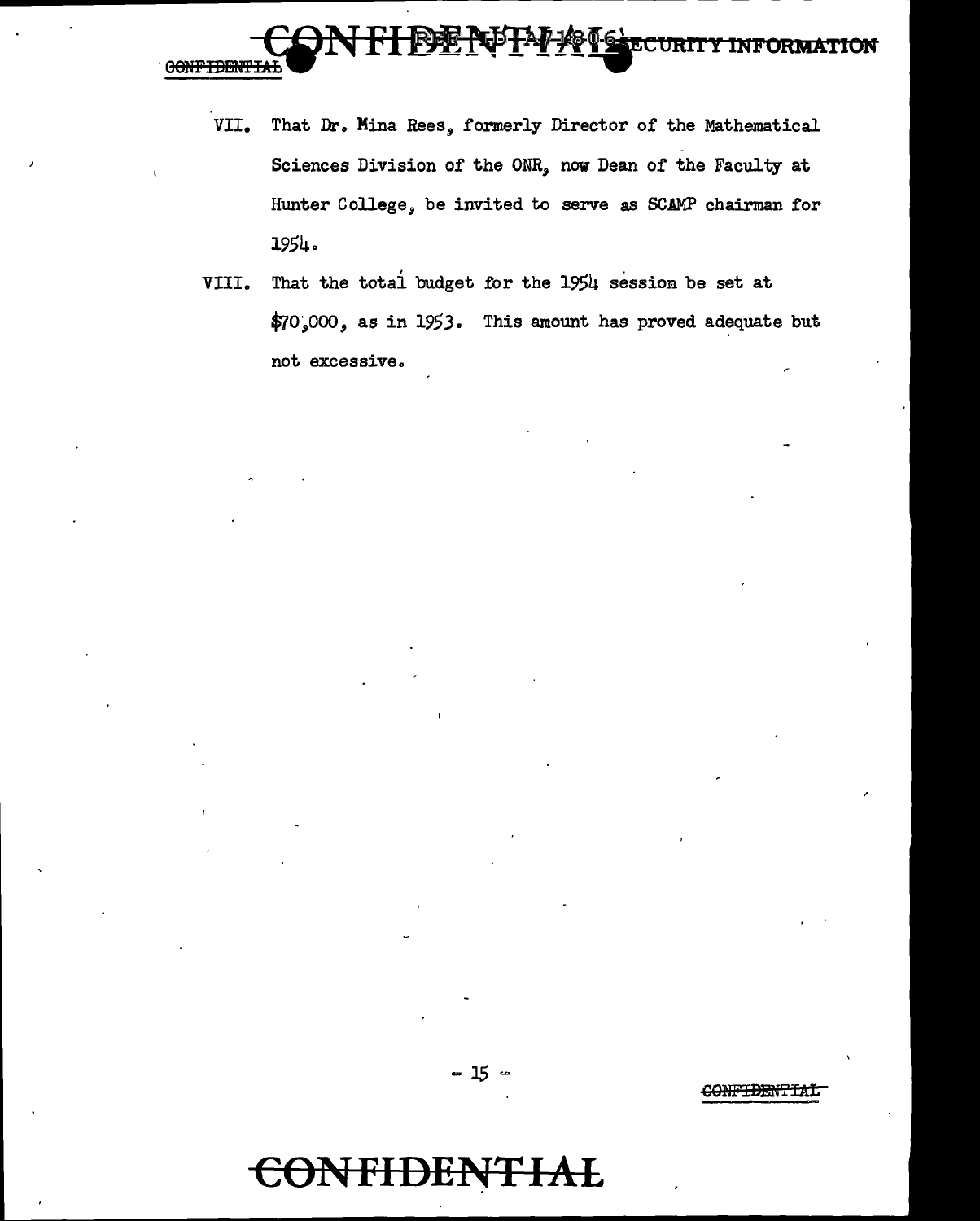**CONFIDENT** 

#### Appendix I

 $\mathbf{I}$   $\mathbf{Y}$   $\mathbf{I}$   $\mathbf{I}$   $\mathbf{C}$  URITY INFORMATION

CONFIDENTIAI

#### Participants, with dates of participation

Albert, *Ao* A., University of Chicago 1 July - 28 August

Bruck, R. H., University of Wisconsin 1 July - 28 August

Bush, K. *A.,* University of Illinois  $1$  July - 28 August

Cairns, 5. *S.,* University of Illinois 1 July - 28 August

Campaigne, H. H., National Security Agency *3* August - 28 August

Church, W. R., U. S. Navy Postgraduate School 1 July - 21 July

De Francesco, H. F., National Security Agency 17 June - 31 August

Dilworth, R. 1., California Institute of Technology 1 July  $-2\delta$  August

Eachus, J. *J.,* National Security Agency 22 July - 28 July

Erskine, W. Ho, }Jational Security Agency  $27$  July -  $7$  August

Gleason, A. M., Harvard University  $-1$  August - 28 August

Good, R. A., University of Marylard 1 July - 28 August

Hall, D. W., University of Maryland 15 June - 28 August

Hall, Marshall, Jr., Ohio State University 1 July - 23 July

- I-1 -

### **-coNFIDENTI2AAL**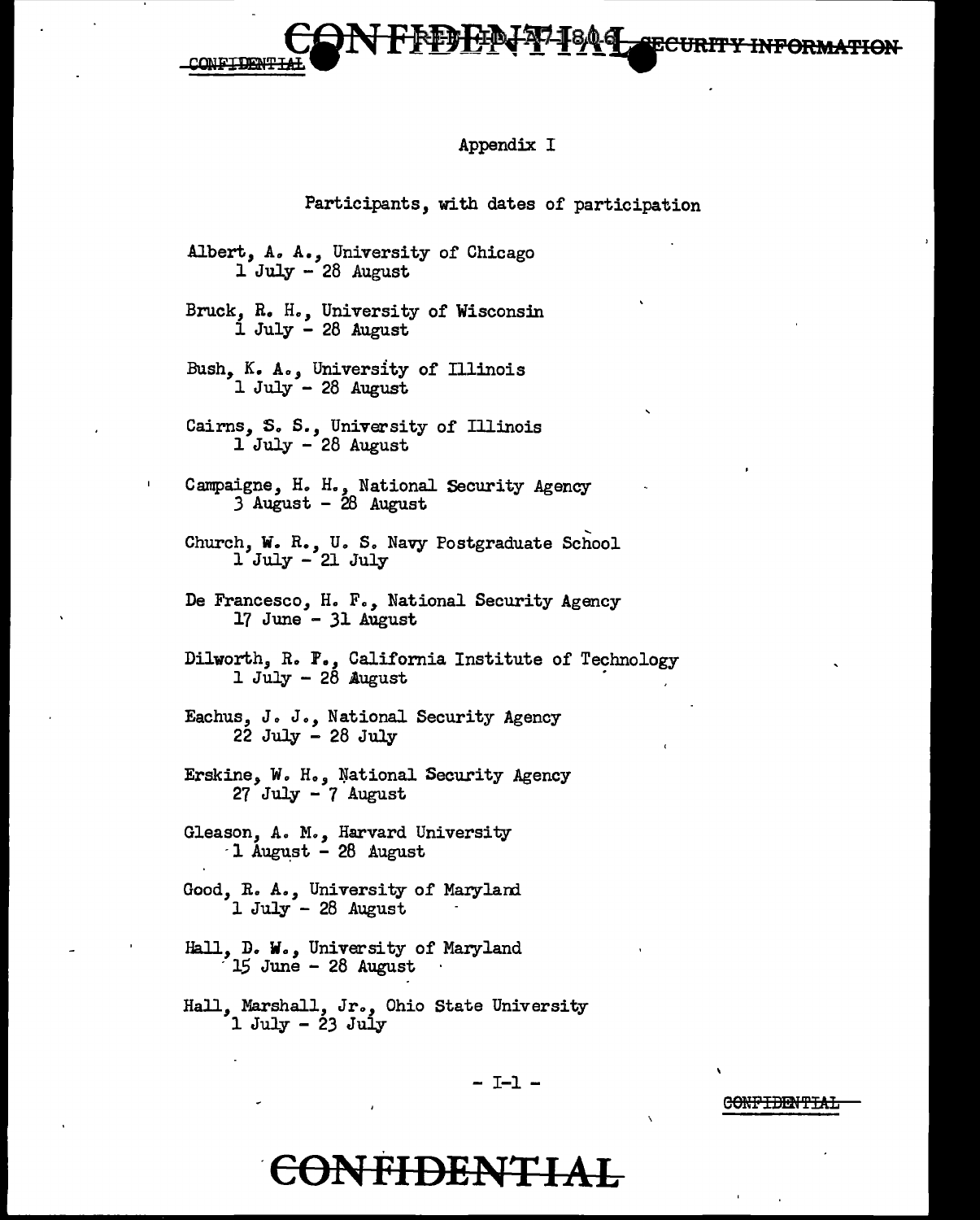# **SECURITY INFORMATION**

CONFIDENTIAL

Hoffman, A. J., National Bureau of Standards 1 July - 28 August Koken, J. C., University of Illinois 28 July - 28 August Leibler, R. A., National Security Agency 1 July - 31 July Newman, Morris, National Bureau of Standards  $1$  July - 20 August Oates, Mrs Anne, Institute for Numerical Analysis 1 July - 31 July Paige, L. J., University of'California at Los Angeles  $1$  July - 28 August Pall, Gordon, Illinois Institute of Technology 1 July - 28 August Pierce, **V.** A., Syracuse University 5 July - 28 August Rees, Mina, Office of Naval Research 1 July - 19 July Roberts, Ao E., Jr., Engineering Research Associates 23 July - 7 August Rothaus, o. s., National Security Agency 1 July - 28 August Tompkins, C. B., Institute for Numerical Analysis 1 July - 28 August (also during preparatory phases) Tordella, L. W., National Security Agency 1 July - 15 July Walters, Mrs. Laura L., National Security Agency  $30$  June -  $28$  August

Wolf, J. J., Logistics Research Project, George Washington University  $17$  August - 28 August

- I-2 -

**CONFIDENTIAL**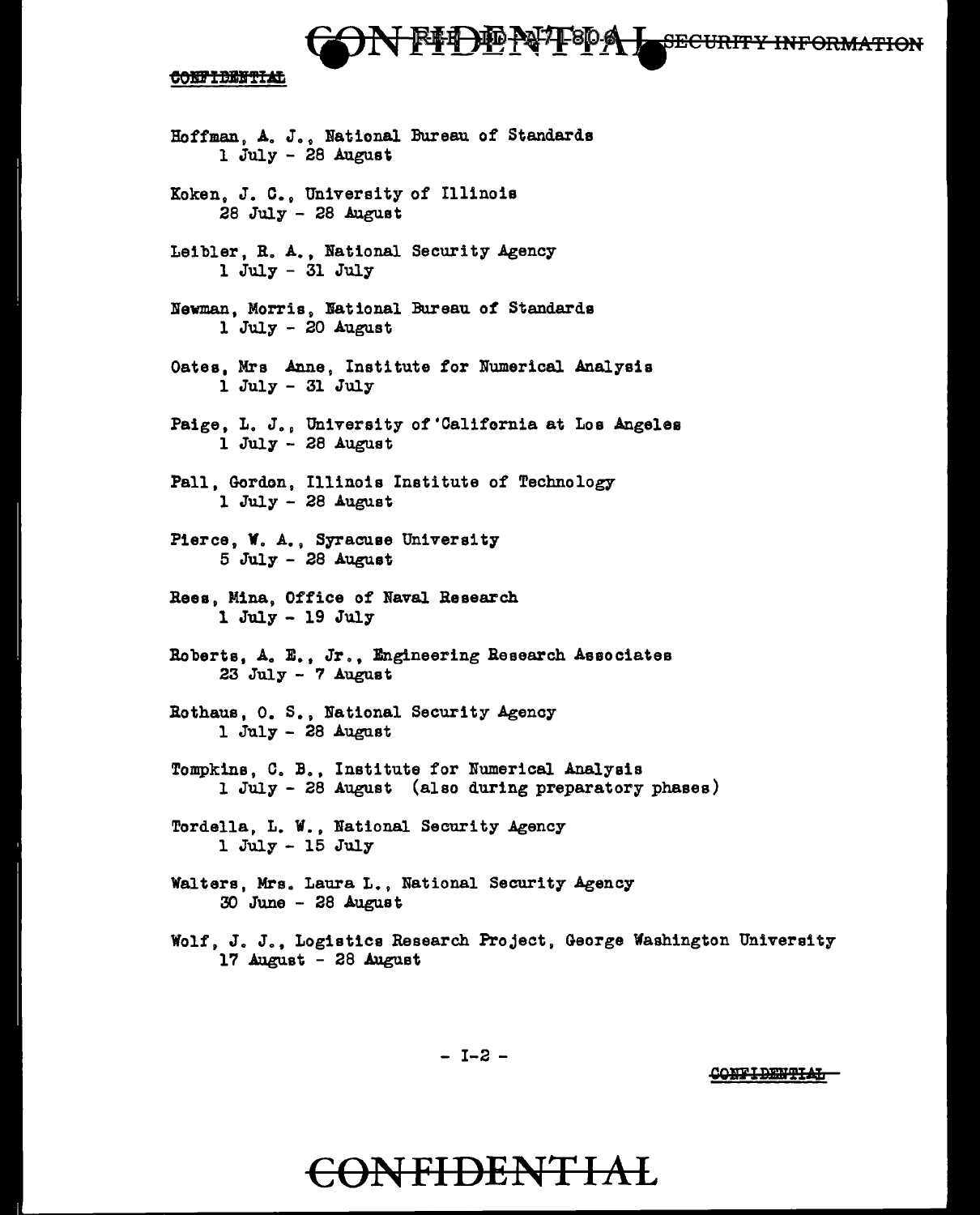



Appendix II

### Budgetary data

### Note regarding financial accounts

Details of actual expenditures during the session are being pre pared and should be available for addition to this appendix by  $1$  October. There will still remain an unexpended balance to be used for computations growing directly from the SCAMP program.

- II-1 -

<del>CONFIDENTIAL</del>

# **CONFIDENTl2\L**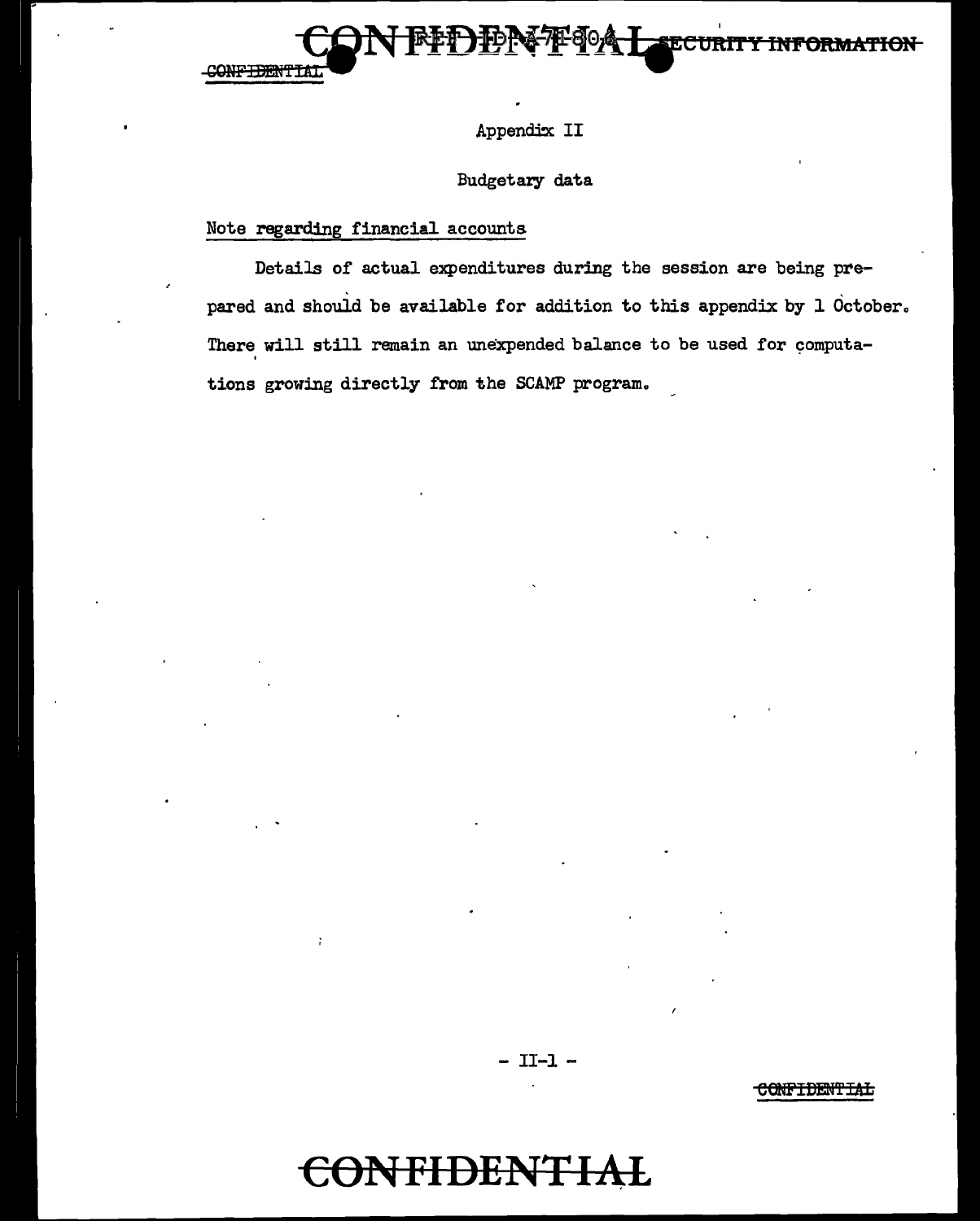

Ó

### Appendix III

Expository Material Distributed to Members in Advance of SCAMP 1953

Finite Projective Planes, L. J. Faige and M. Newman, June 1953.

 $- III-1 -$ 

CONFIDENTIAL

# **TFIDENTIAL**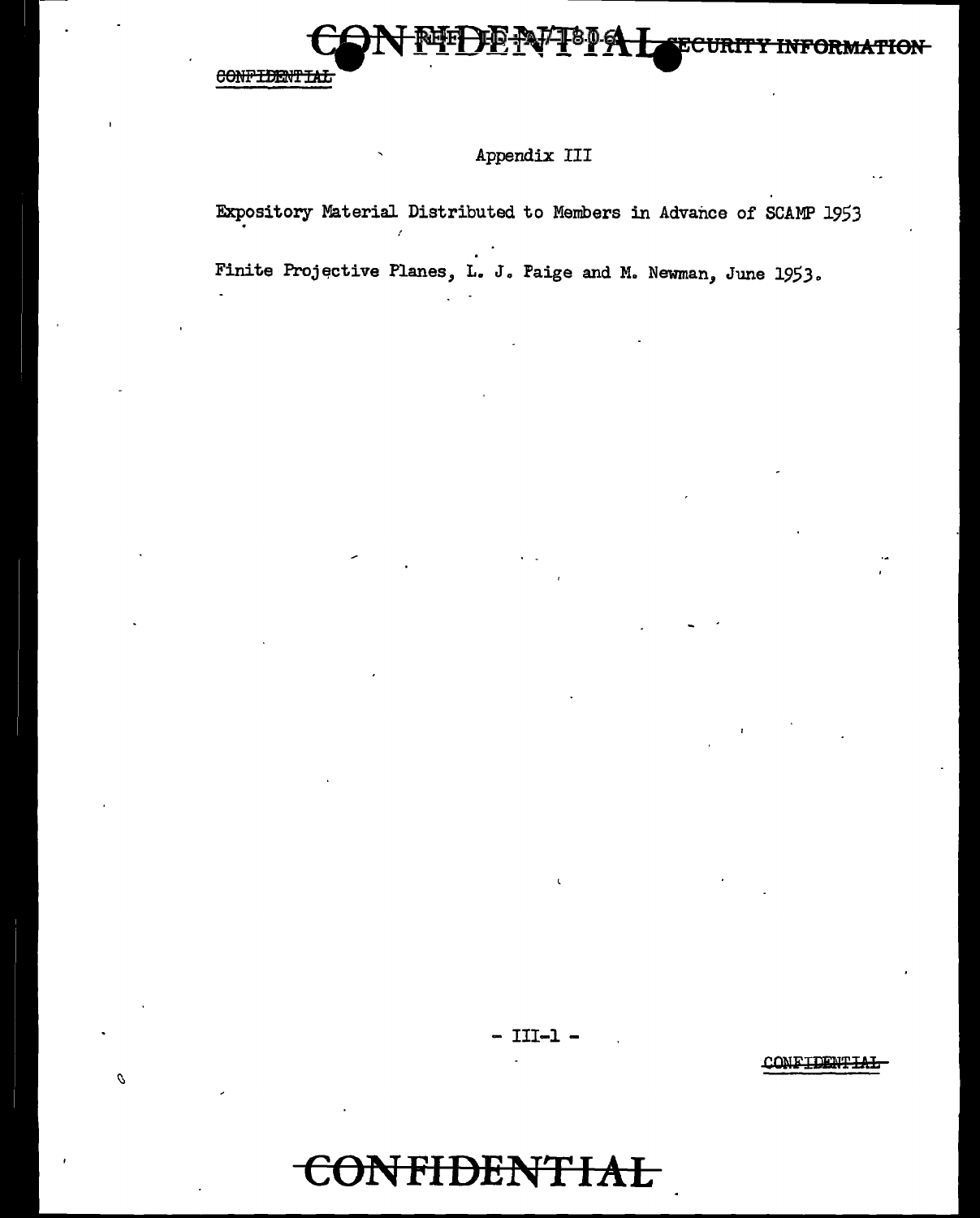#### Appendix IV

**SRCH** 

#### List of SCAMP Conferences

- No. 1 On Wired Wheels I. Marshall Hall, Jr., 2 July·1953.
- No. 2 On Wired Wheels II. Marshall Hall, Jr., 3 July 1953.
- No. 3 On Wired Wheels III. Marshall Hall, Jr., 6 July 1953.
- No. 4 Quartic Function Problem. C. B. Tompkins, 8 July 1953.
- No. *5*  Problems of NSA. L. W. Tordella, 8 July 1953.

**CONFIDENTIA** 

- "No. 6 Problems of NSA. L. W. Tordella, 10 July 1953.
- No. 7 Problems of NSA. R. A. Isibler, 15 July 1953.
- No. 8 Problems of NSA." R. A. Leibler, 17 July 1953.
- No. 9 Wired wheel Froblem. W. R. Church, 24 July 1953.
- No. 10 The Optimal Assignment Problem. H. F. De Francesco, 27 July 1953.
- No. 11 Problems of NSA. W. H. Erskine, 29 July 1953.

/

- No. 12 Matrix Projection Methods. A. E. Roberts, Jr., 30 July 1953.
- No. 13 Cyclic Structure Problems. S. S. Cairns, 5 August 1953.
- No.  $\mathbb{L}$  Method for Finding Irreducible Polynomials over a GF(p). J.C. Koken, 7 August 1953.

- IV-1 -

#### CONFIDENTIAI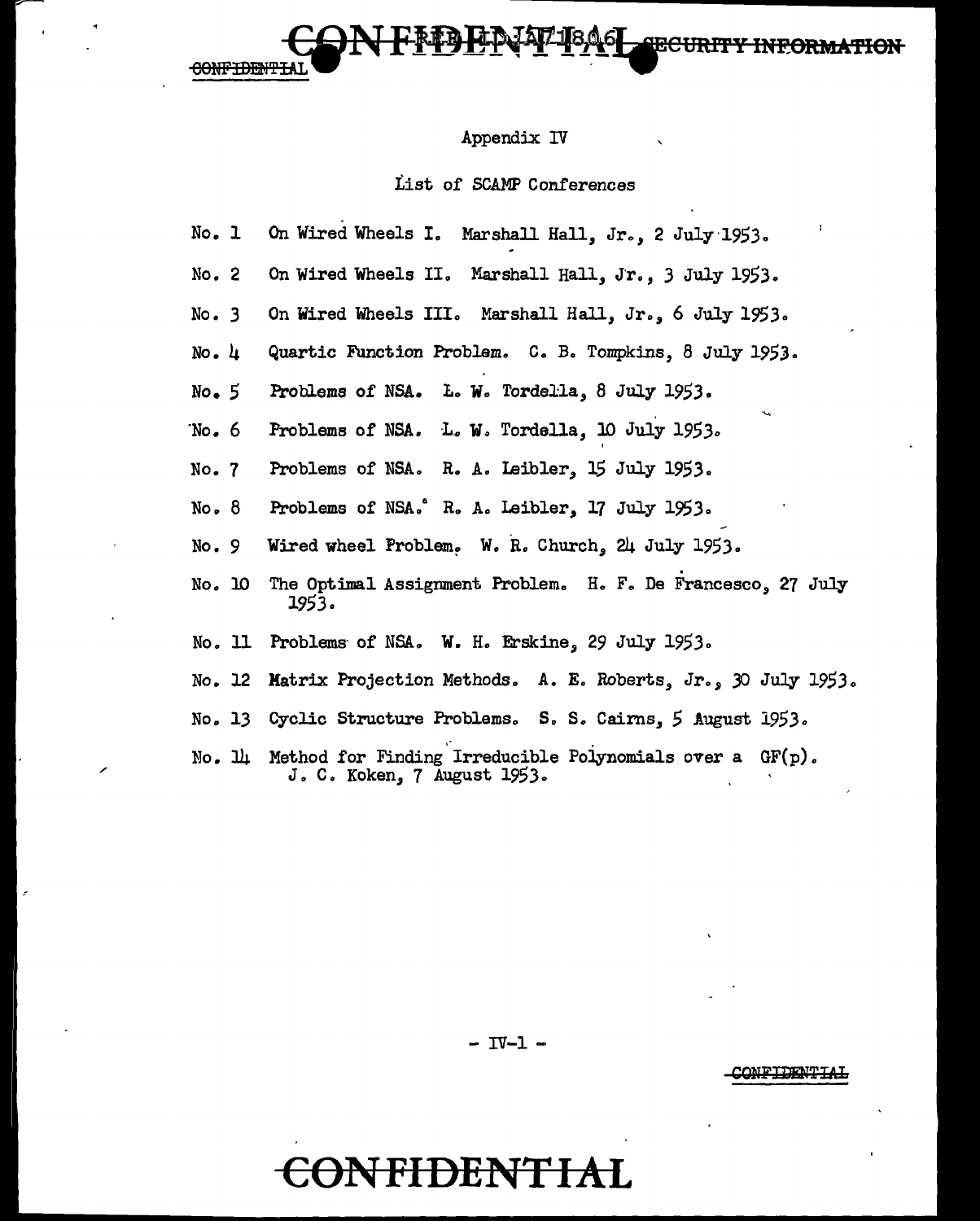<del>CONFIDENT</del>

#### Appendix *V*

#### List of Related Lectures

#### INA lectures

\

1. Programming for discrete variable problems. D. H. Lehmer, 8 July and Emma Lehmer, 13 July

I

- 2o Coding for SWAC. E. C. Yowell, 7 July and *9* July.
- 3. Abelian difference sets. R. H. Bruck, 10 July.
- $\mu$ . Some properties of finite projective planes. Gordon Pall, 13 July. .
- *5* o A continuous method in a discrete problem. Lo J. Paige, 20 July.
- 6. Projection methods in discrete problems. A. E. Roberts, Jr., 28 July.
- 7. A continuous manifold of quasi-solutions to a discrete problem. C. B. Tompkins, 4 August.
- 8. On proper solutions of the incidence equation for finite · projective planes. A. A. Albert, 11 August.
- B. American Mathematical Society, Sixth Symposium in Applied Mathematics, held in Santa Monica, 26-28 August 1953.
	- 1. "Application of automatic digital computers to problems with \_ discrete variables", C. B. Tompkins
	- 2. "Computational aspects of certain combinatorial problems", R. H. Bruck
	- 3. **"The assignment problem", T. S. Motzkin**

- V-1 -

CONFIDENTIA

### r<del>ident</del>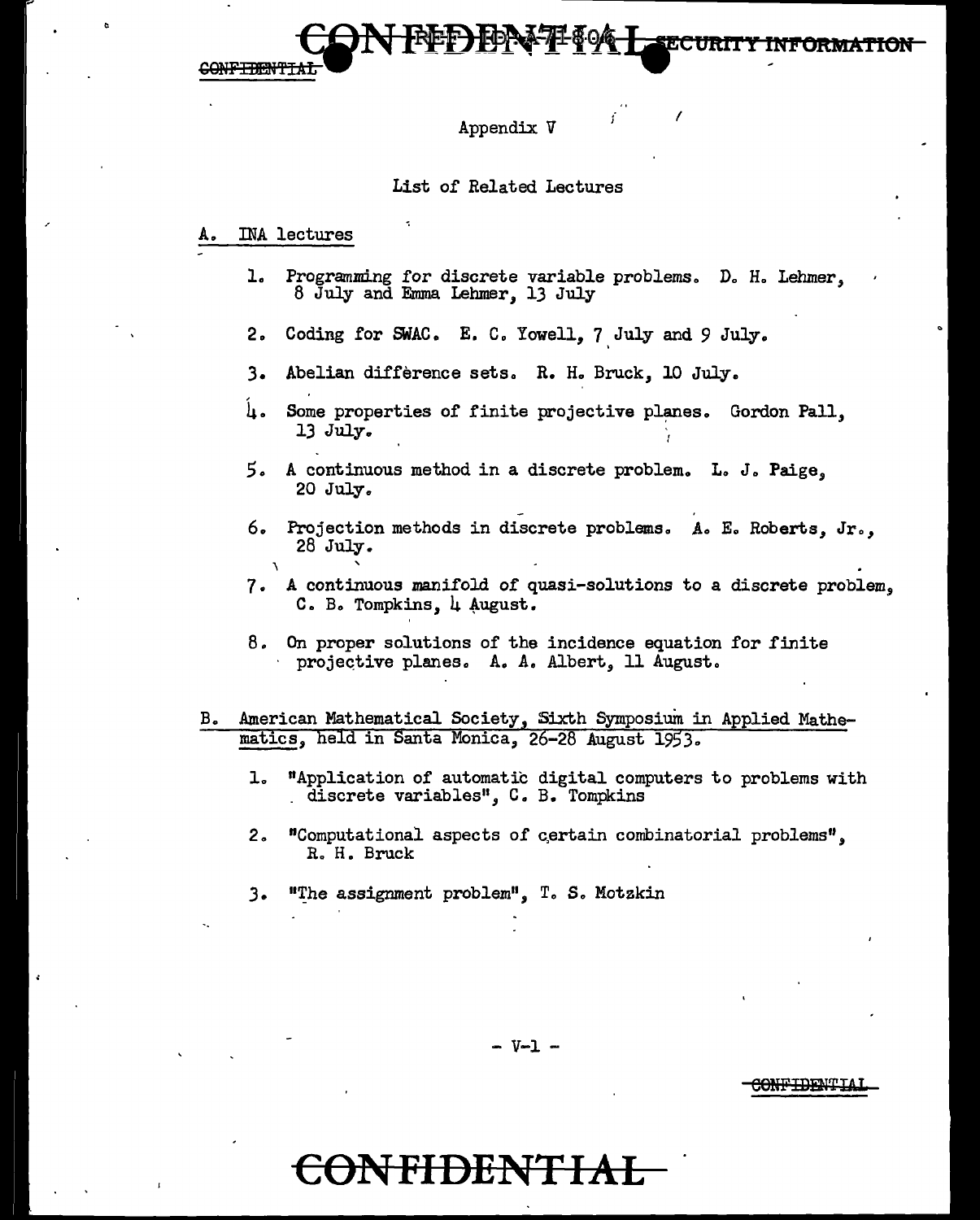**UEFLICK** CONFIDENTIAL

#### Appendix VI

List of SCAMP Reports and Papers

Some Theorems on Finite Projective Planes, Gordon Pall, 13 July 1988

Some Simple Properties of the Incidence Equation, A. A. Albert, 21 July 1953

A Note on Steiner Triple Systems, R. H. Bruck, 27 July 1953

Counting by Means of the Trace, A. J. Hoffman, 27 July 1953

A Set of Conditions to Characterize an Incidence Matrix of a FPP, Gordon Pall, 28 July 1953

Third and Fourth Order Rational Orthogonal Matrices with Row and Column Sums Unity, R. A. Good and D. W. Hall, 31 July 1953

On a Theorem of Connor, A. J. Hoffman, 5 August 1953

- The Orthogonal Multiplier for Rational Incidence Matrices, R. A. Good and D. W. Hall, 10 August 1953
- On Proper Solutions of the Incidence Equation (Prepublication Copy), A. A. Albert, 11 August 1953
- Further Remarks on Correlations, A. J. Hoffman, M. Newman, E. G. Straus and O. Taussky, 11 August 1953
- Difference Sets in a Finite Group (Prepublication Copy), R. H. Bruck, 19 August 1953
- Coordinate Systems for Finite Planes, W. A. Pierce, 21 August 1953
- On Koken's Method for Checking Irreducibility, A. M. Gleason, 24 August 1953

Rational Orthogonal Matrices with Row and Column Sums Unity, R. A. Good and D. W. Hall, 25 August 1953

- Orthogonal Matrices and the Incidence Matrix, K. A. Bush, 25 August 1953
- Mappings, Balanced, Designs, and Orthogonal Arrays, K. A. Bush, 28 August 1953

Asymptotic Formulas for the Mean and Standard Deviation of the Maximum of a Sample from a Normal Population, R. P. Dilworth, 28 August 1953

- VI-1 -

CONFIDENTIAL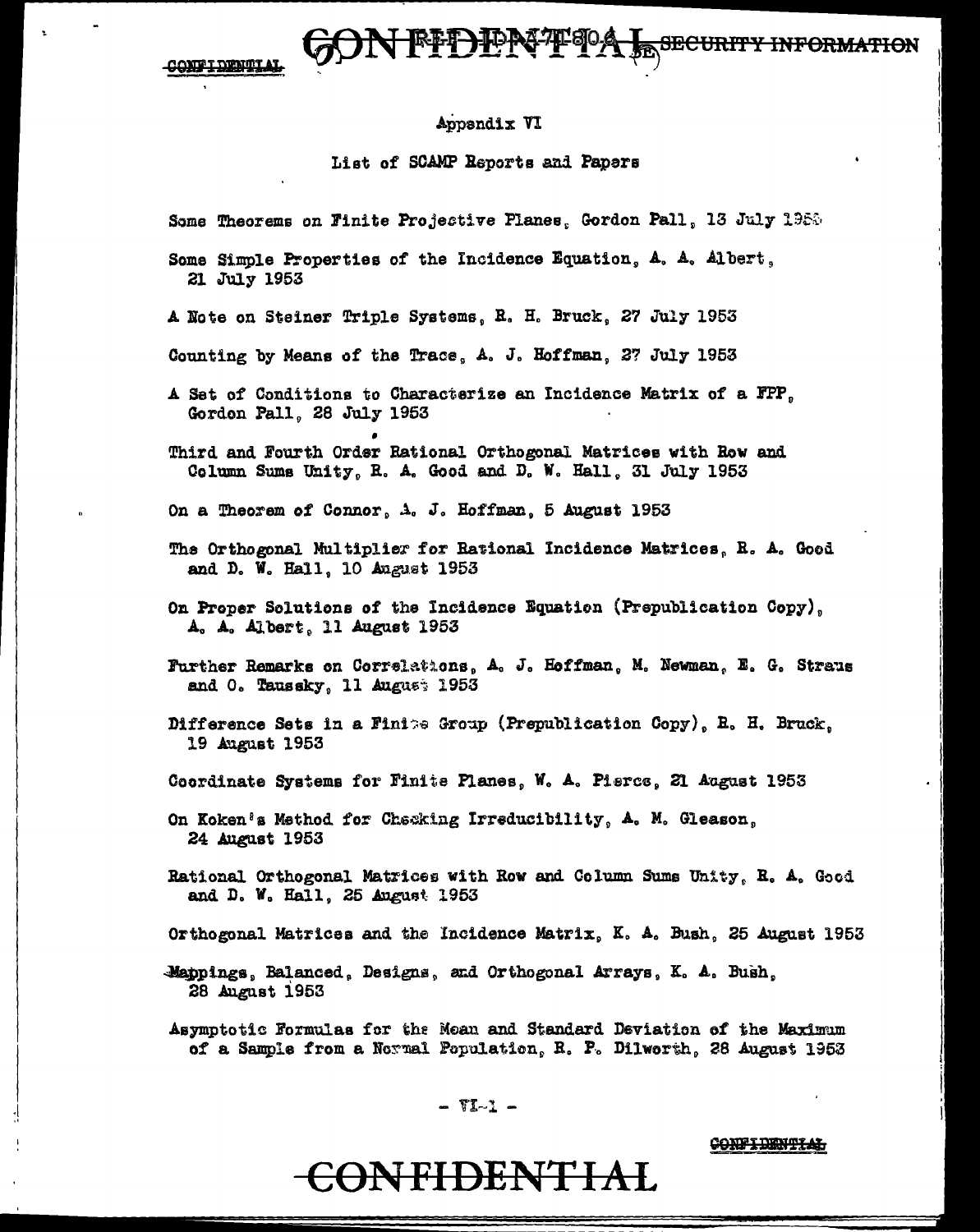

The following were written independently of SCAMP and were reproduced for the information of participants:

Orthogonal Matrices of Modular Polynomials, J. L. Brenner

Invariants Under Rational Linear Transformations, Chapter 4, Gordon Pall

The Rational Representation of Numbers, Chapter 6, Gordon Pall

Rational Representation of Forms by Forms, Chapter 7, Gordon Pall

- VI-2 -

CONFIDENTIAL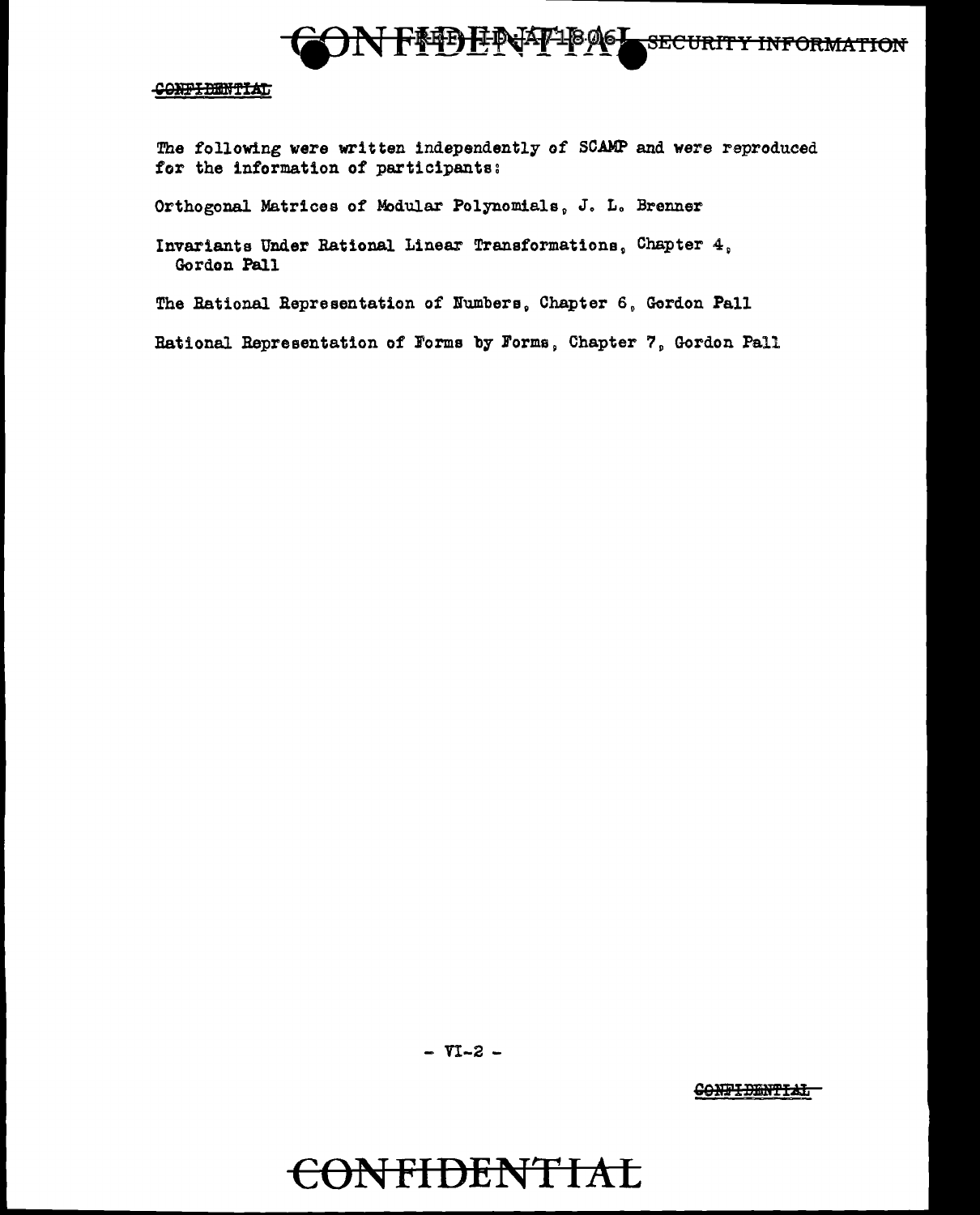

 $\bar{V}$ 

 $\Delta$ 

Appendix VII

Copies of SCAMP Reports and Papers

 $-$  VII-1 -

**CONFIDENTIAL**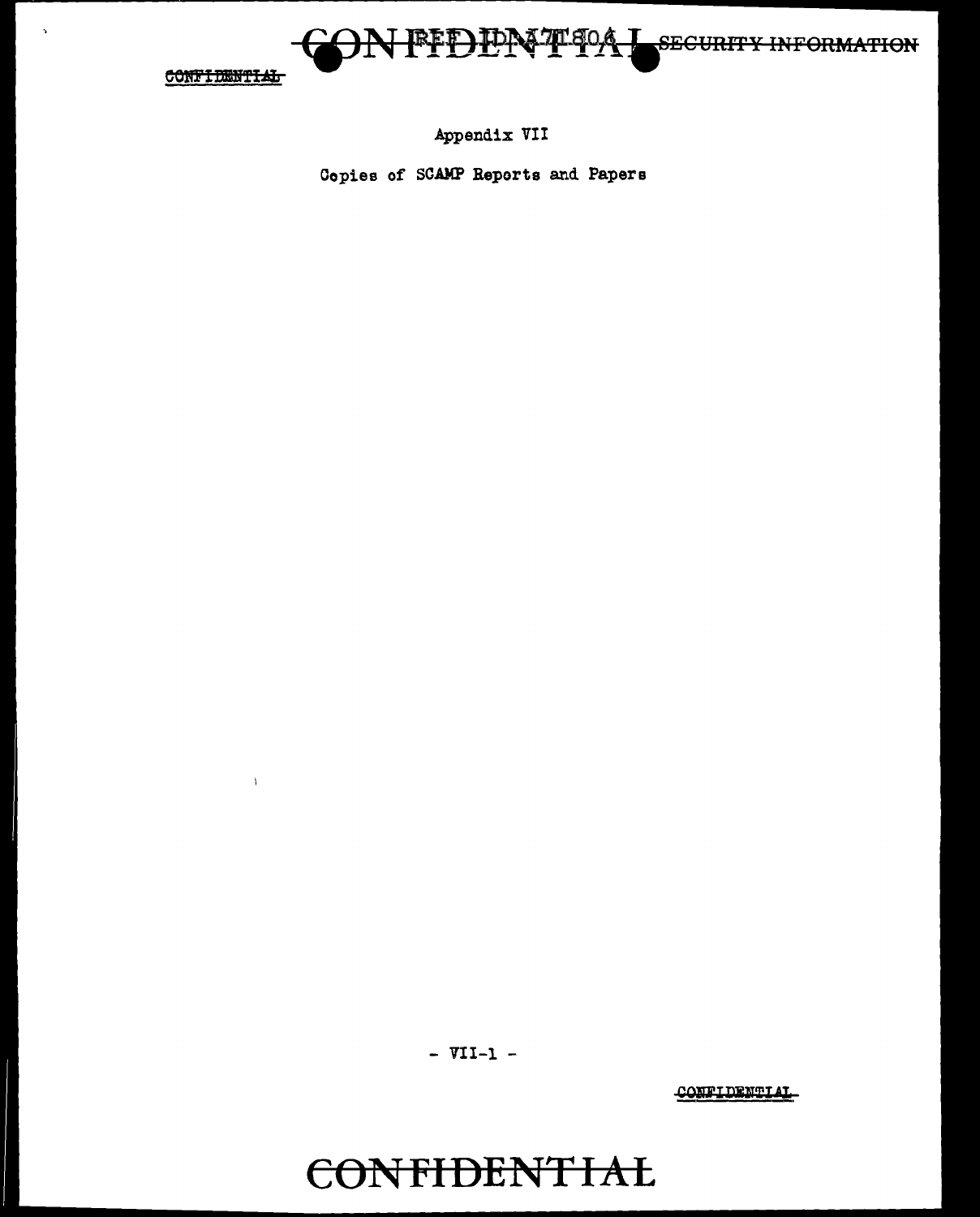

Appendix VIII

Miscellaneous Selected Correspondence and Other Records

- VIII-1 -

**CONFIDENTIAL**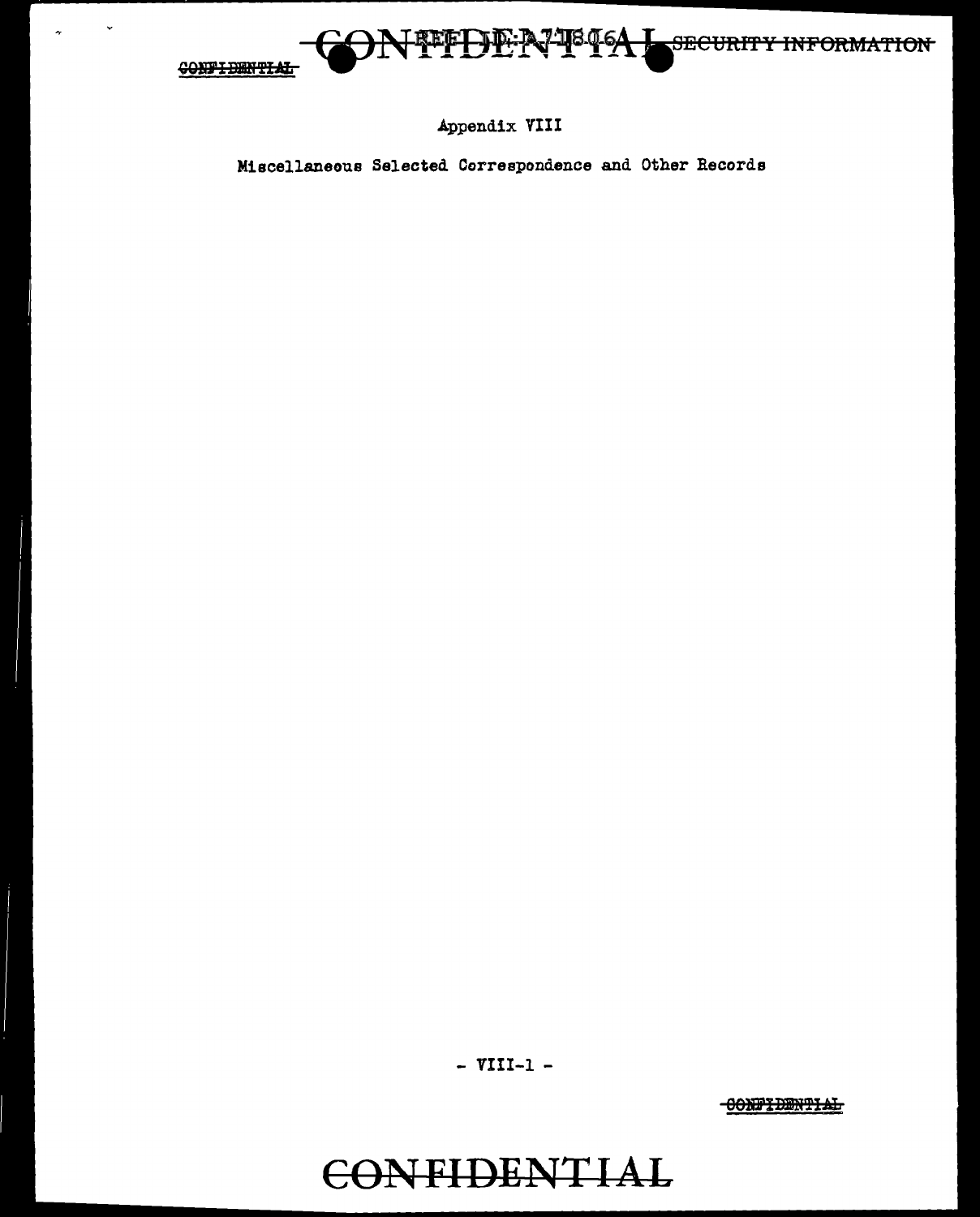

 $\mathbf{v}$ 

 $\rightarrow$ 

### Appendix IX

Research Accomplishments of SCAMP

 $- IX-1 -$ 

CONFIDENTIAL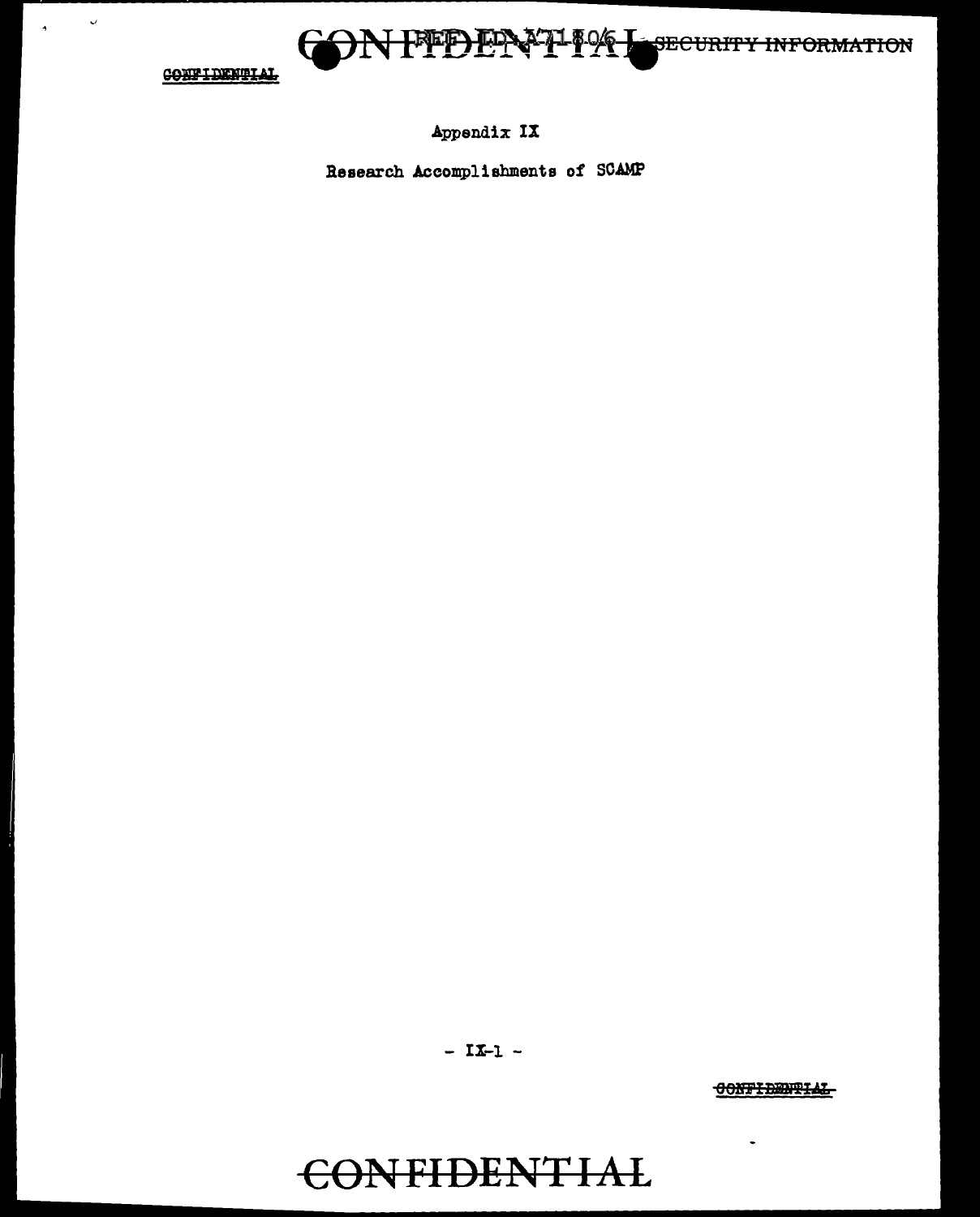### REF ID:A71806

**AND TO BE THE R. P. LEWIS CO., LANSING** 

المحمو

# $\ddot{\bullet}$ NSA Participants for SCAMP - 1953

| Dr. H. H. Campaigne   | <b>NSA-30B</b> | 1 month               |
|-----------------------|----------------|-----------------------|
| Henry F. De Francesco | 34             | $2\frac{1}{2}$ months |
| Dr. R. A. Leibler     | 34             | 1 month               |
| Oscar S. Rothaus      | 34             | 2 months              |
| Dr. Louis Tordella    | 34             | 2 weeks               |
| Mrs. Laura L. Walters | 34             | 23 months             |
| Dr. J. J. Eachus      | 30C            | 2 weeks               |
|                       |                |                       |